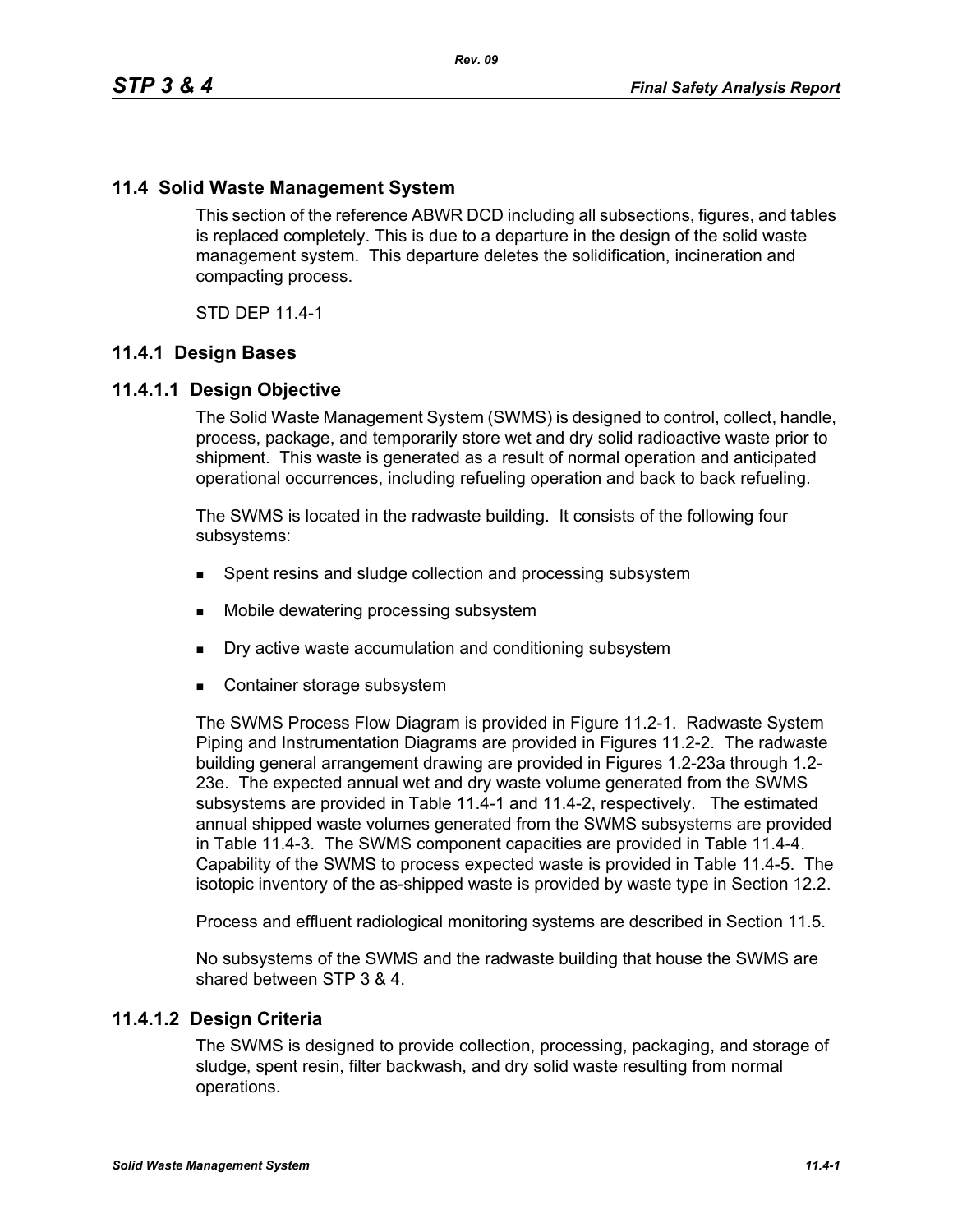- The SWMS is designed to meet the guidance of Regulatory Guide 1.143. SWMS component classifications are described in Table 3.2-1 (K1, U13).
- The SWMS is designed to keep the exposure to plant personnel "as low as reasonably achievable" (ALARA) during normal operation and plant maintenance, in accordance with Regulatory Guide 8.8.
- **The SWMS is designed to package solid waste in Department of Transportation** (DOT)-approved containers for off-site shipment and burial.
- The SWMS is designed to prevent the release of significant quantities of radioactive materials to the environment so as to keep the overall exposure to the public within 10 CFR 20 limits.
- The SWMS is designed to package the wet and dry types of radioactive solid waste for off-site shipment and burial, in accordance with the requirements of applicable NRC and Department of Transportation (DOT) regulations, including 10 CFR 61, 10 CFR 71 and 49 CFR 171 through 180, as applicable. This design results in radiation exposures to individuals and the general population within the limits of 10 CFR 20.
- **The seismic and quality group classification and corresponding codes and** standards that apply to the design of the SWMS components and piping, and the structures housing the SWMS are discussed in Section 3.2.
- **The non-safety related SSC Quality Control Programs for the SWMS is described** in the STP 3 & 4 Quality Assurance Program description in section 17.5S..
- On-site storage space for 6-month's volume of packaged waste is provided in the radwaste building. Radioactive Waste produced at STP 3 & 4 will normally be shipped to a licensed facility for disposal. However, should disposal circumstances change, an Onsite Staging Facility (OSF) as described in the Unit 1 & 2 UFSAR Section 11.4 is available to provide a staging area for the waste generated.
- All atmospheric collection and storage tanks are provided with an overflow connection at least the size of the largest inlet connection. The overflow is connected below the tank vent and above the high-level alarm setpoint. Each tank room is designed to contain the maximum liquid inventory in the event that the tank ruptures per NUREG-0800, Standard Review Plan, BTP 11-6. Each tank compartment is stainless steel-lined up to a height equivalent to the tank capacity in the room as described in Section 15.7.3.1.
- **The SWMS has no safety-related function. There is no liquid plant discharge from** the SWMS. Failure of the subsystem does not compromise any safety-related system or component nor does it prevent shutdown of the plant. No interface with the safety-related electrical system exists.

Radionuclide influents to the SWMS are presented in Section 12.2. Any resultant gaseous and liquid wastes are routed to other plant sections. Gaseous radionuclides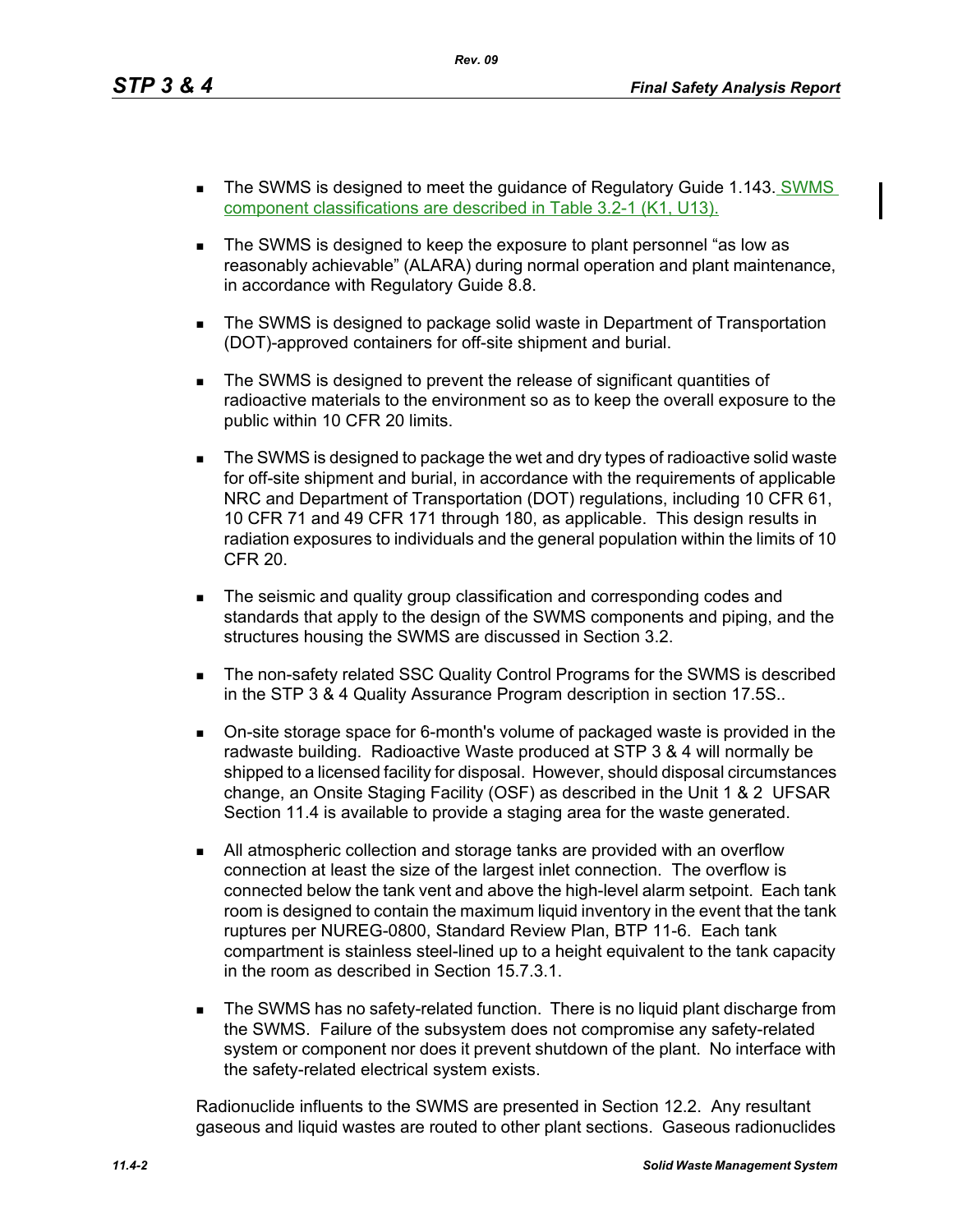from the SWMS are processed by the monitored radwaste building ventilation system. The monitored ventilation system is described in Section 9.4 and Section 11.5. Liquid waste is processed by the monitored LWMS system as described in Section 11.2. Process and effluent radiological monitoring systems are described in Section 11.5.

Section 12.3 describes systems to detect conditions that may result in excessive radiation levels per Title 10 Code of Federal Regulations Part 50, Appendix A, GDC 63. Section 11.5 describes systems to monitor the effluent discharge paths for radioactive material per Title 10 Code of Federal Regulations Part 50, Appendix A, GDC 64.

A description of the SWMS design features addressing 10 CFR 20.1406 requirements for permanently installed systems is in Subsection 11.2.1.2.4. These design features apply to the SWMS permanent equipment and skid mounted mobile units.

The Area Radiation Monitors for the Radwaste Building spent resins and sludge collection subsystem area, dewatering equipment area, DAW and wet solid waste accumulation area, and high activity waste storage area are depicted on Figure 12.3- 41 and discussed in Subsection 12.3.4.

The mobile dewatering processing equipment is located within the radwaste building as shown in Figure 1.2-23c. Effluents from the SWMS (such as dewatering liquid) are treated by the LWMS. Any airborne activity will be processed through the radwaste building exhaust as discussed in subsection 9.4.6.

STP 3 & 4 is responsible, initially and subsequently, for the identification of mobile/portable LWMS connections that are considered non-radioactive, but later may become radioactive through interfaces with radioactive systems; i.e., a non-radioactive system becomes contaminated due to leakage, valving errors or other operating conditions in radioactive systems. STP 3 & 4 uses operating procedures to ensure the guidance and information in Inspection and Enforcement (IE) Bulletin 80-10 (May 6, 1980) is followed. The SWMS mobile systems are not connected to the potable or sanitary water system. All non-radioactive connections (e.g., makeup water for flushing, service air for sluicing process) to the radwaste system (including the mobile system) contain double isolation e.g., check valves and isolation valve to prevent cross contamination of the non-radioactive system.

Subsection 11.2.1.2.4 addresses the design requirements to minimize contamination of the facility and environment, facilitate decommissioning, and minimize the generation of radioactive waste, in compliance with 10 CFR 20.1406. This includes the design requirements for connections that are considered non-radioactive, but later may become radioactive through interfaces with radioactive systems. 'Minimization' is based on good engineering practice, and/or cost benefit analysis to keep waste generation and dose to as low as reasonably achievable.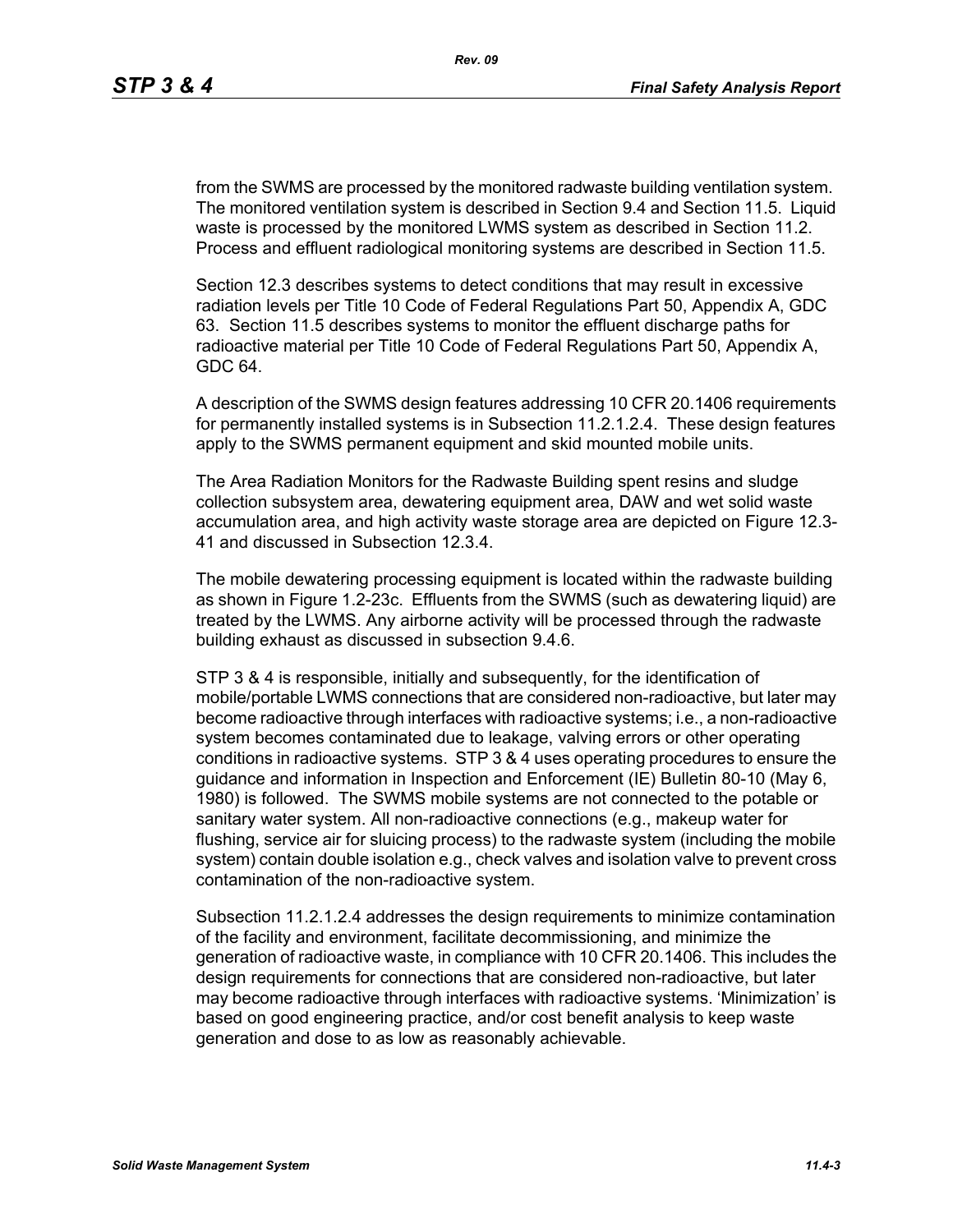# **11.4.2 System Description**

# **11.4.2.1 General Description**

The SWMS controls, collects, handles, processes, packages, and temporarily stores solid waste generated by the plant prior to shipping the waste offsite. The SWMS processes the filter backwash sludge, reverse osmosis rejects, powdered resin sludge and spent resins generated by the Liquid Waste Management System (LWMS), Reactor Water Cleanup System (CUW), the Fuel Pool Cooling and Cleanup System (FPCS), the Suppression Pool Cleanup System and the Condensate Purification System. Contaminated solids such as High Efficiency Particulate Air (HEPA) and cartridge filters, rags, plastic, paper, clothing, tools, and equipment are also disposed of in the SWMS.

The SWMS is capable of receiving, processing, and dewatering the solid radioactive waste inputs for permanent off-site disposal. Liquids from SWMS operations are sent to the appropriate LWMS section for processing as depicted in Figure 11.2-1 and described in Section 11.2.

# **11.4.2.2 System Operation**

# **11.4.2.2.1 General Requirements**

The SWMS complies with Regulatory Guide 1.143, Revision 2, November 2001, as noted in Subsection 11.4.1. The radwaste building is designed to meet the guidance of Regulatory Guide 1.143. Regulatory Guide 1.143, Section 4.1, instructs that the design of radioactive waste management systems, structures and components should follow the direction in Regulatory Guide 8.8. Demonstration of compliance with Regulatory Guide 8.8, Revision 3, June 1978 is located in Subsection 12.1.1.3 and Subsection 12.3.1.

The SWMS consists of four process subsystems described in Subsections 11.4.2.2.2, 11.4.2.2.3, 11.4.4, and 11.4.5.

# **11.4.2.2.2 Spent Resins and Sludges**

The spent resins and sludge collection subsystem collects the filter backwash sludge, reverse osmosis rejects, powdered resin slurry and spent resin into one of the five tanks in accordance with the waste characteristics. The spent resin and sludge tanks are categorized as follows:

- One CUW Backwash Receiving Tank for receiving CUW and FPCS sludge (spent resin) fitted with a filter in its vent line prior to exhaust to the HVAC system.
- **DIE CF Backwash Receiving Tank for receiving the Condensate Polishing System** filter sludge
- One Liquid Waste (LW) Backwash Receiving Tank for receiving the LWMS filter sludge and reverse osmosis rejects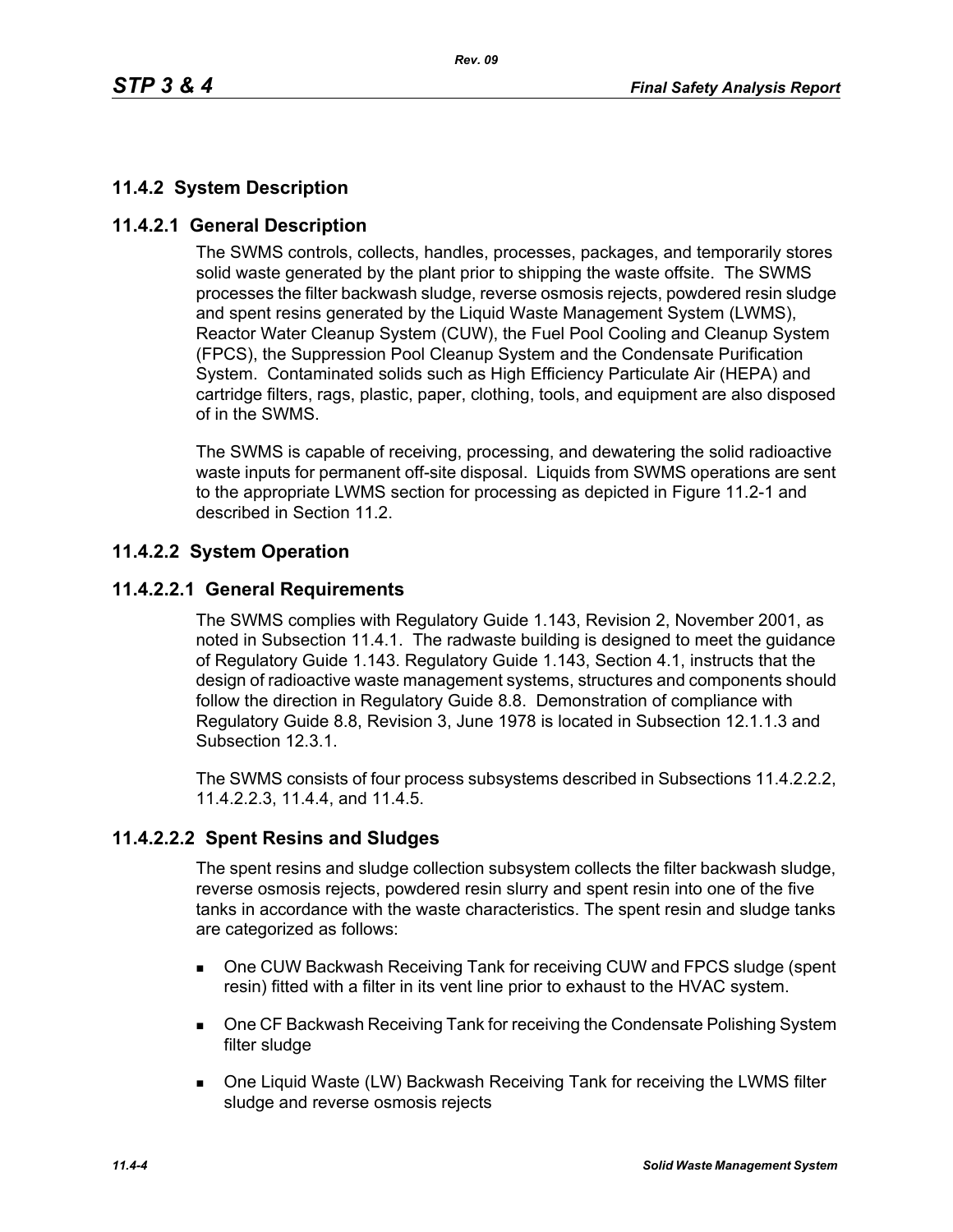**Two Spent Resin Storage Tanks for receiving LWMS spent bead resin and** Condensate Purification System spent bead resin

The capability exists to keep the spent resins from the Condensate Purification System and the spent resins from the LWMS ion exchangers in separate spent resin storage tanks for radioactive decay and storage. Excess water from the spent resin storage tanks is sent to the LCW collector tank or HCW collector tank by a pump. The used condensate polishing resin from the Condensate Purification System may be used in the HCW demineralizer (A) in the high conductivity waste subsystem.

When sufficient spent bead resins have been collected in the spent resin storage tank, they are sent to the mobile dewatering processing subsystem via the spent resin slurry pump. When condensate spent bead resins have been collected in the spent resin storage tank, they are mixed via the spent resin slurry pump and sent to the HCW demineralizer (A) for reuse or to the mobile dewatering processing subsystem via the spent resin slurry pump.

The sludges from the Reactor Water Cleanup (CUW) System, the Fuel Pool Cooling and Cleanup System, the Suppression Pool Cleanup System are collected in the CUW backwash receiving tank. The filter backwashings from the Condensate Polishing System are collected in the CF backwash receiving tank. The sludges from the LWMS are collected in the LW backwash receiving tank. Sludges from powdered resins are transferred to two phase separators.

The capability exists to keep the higher activity sludges and the lower activity sludges in two separate phase separators. The segregation of the high activity sludge and low activity sludge in the phase separators is maintained by administrative control. Excess water from the phase separators is sent to the LCW collector tank or HCW collector tank by a pump.

The two phase separators receive suspended solid slurries from the CUW backwash receiving tank, the CF backwash receiving tank, and the LW backwash receiving tank. The suspended solids are allowed to settle and the residual water is transferred by the phase separator decant pump to the LCW collector tanks or HCW collector tanks for further processing. When sufficient sludges have been collected in the tank, the sludges are mixed and sent to the mobile wet solid waste processing subsystem by the slurry/recirculation sludge pump.

During transfer operations of the spent bead resins, the powdered spent resin slurries and the sludges, the suspended solids are kept suspended by the recirculating process to prevent the suspended solids from agglomerating and possibly clogging lines. Flush connections are provided to prevent resin or slurry possibly clogging of the lines after transfer operations.

The LW backwash receiving tank receives suspended solid slurries from such streams as the filter backwashes and rejects from the reverse osmosis units of the LWMS mobile systems. When sufficient waste has been collected in the tank, the waste is sent to the mobile dewatering processing subsystem by the LW backwash transfer pump or to the phase separator. The rejects from the mobile reverse osmosis system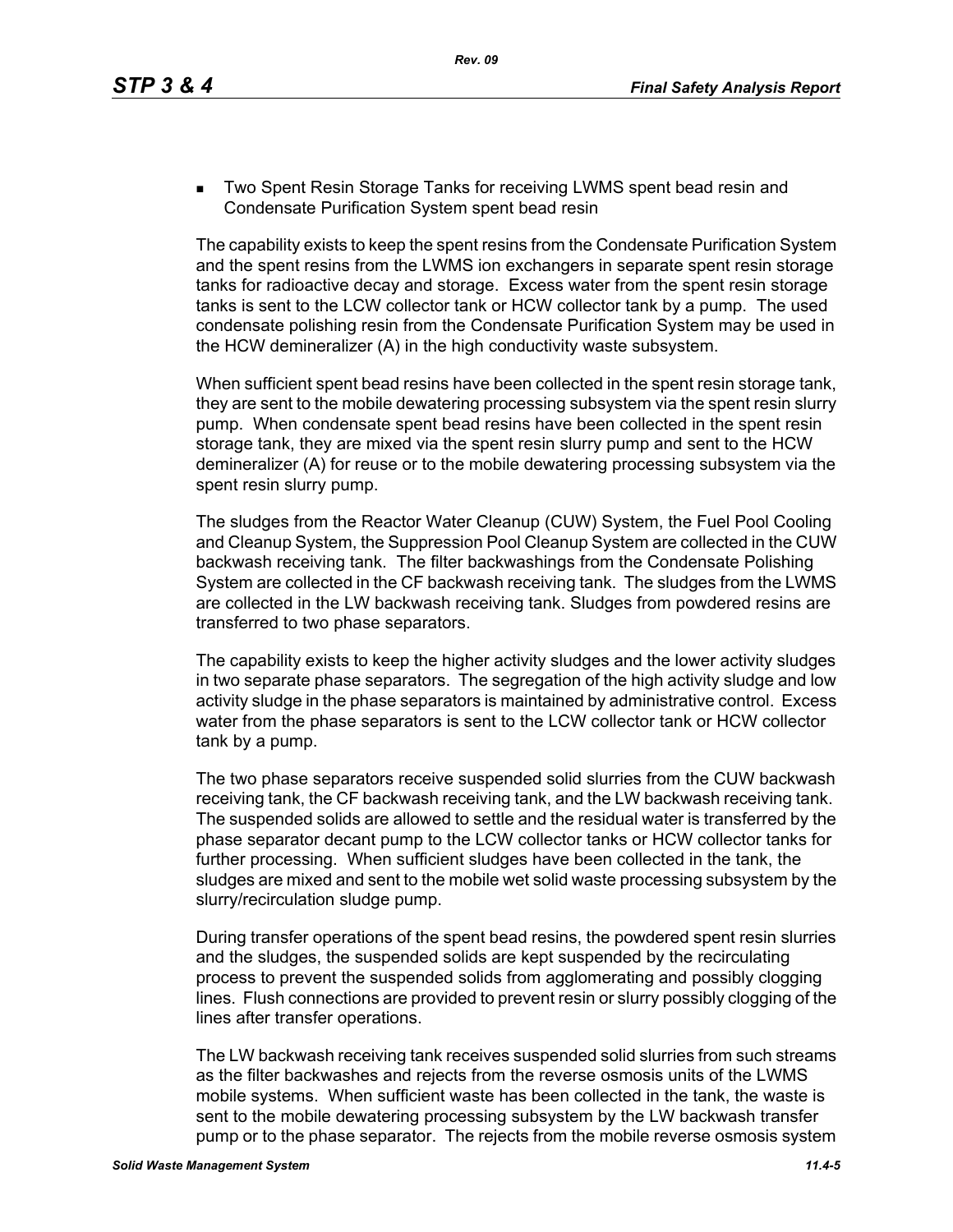of the LWMS collected in the LW backwash receiver tank may be sent to the HCW demineralizer (A) by the LW backwash transfer pump to be treated using the condensate resin prior to disposal.

# *Mobile Dewatering Processing Subsystem*

The mobile dewatering processing subsystem consists of a dewatering station for high activity sludge and a dewatering station for low activity spent resin and sludge. An empty high integrity container (HIC) is lifted off of a transport trailer and placed in each empty dewatering station. The tractor/trailer may then be released. The HIC closure lid is removed and placed in a laydown area. Spent cartridge filters may be placed in the HIC at this point, if not shipped in separate containers.

Next, the fill head is positioned over the HIC with a crane. The fillhead assembly is provided with a level detection system, a camera and light assembly, a mechanical level indicator and a temperature measurement. The fill head closed circuit television camera allows for remote viewing of the fill operation. The level detection system will automatically close the waste control valve on high level. The HIC is then filled with designated wet solid waste. The capability to obtain samples during the fill operation is provided. A radiation monitor on the transfer line to the HIC allows for the monitoring of the dose rate of the slurry being added to the HIC.

Excess water is removed from the HIC and sent by a pump to the HCW collector tank that is in the receiving mode. Sufficient water is removed to ensure there is very little or no free standing water left in the HIC to meet burial site or offsite processors waste acceptance criteria. Drying of the HIC contents may also be performed with heated air or pressure reduction. Condensate from drying is drained to the LWMS. The HICs are vented to the radwaste building HVAC system.

The fill head is then removed and placed in a laydown area. The closure head is then placed on the HIC. The HIC is inspected to insure the surface is clean before it is moved to the temporary storage area. The HIC is provided with a passive vent to prevent gas buildup. Radiation shielding is provided around the HIC stations.

The estimated annual shipped waste volumes from processing wet solid wastes are presented in Table 11.4-3. The mobile dewatering processing subsystem is connected to the SWMS tanks and pumps as shown in Figure 11.2-2 (Sheet 17 of 36).

# **11.4.2.2.3 Dry Active Waste (DAW)**

Dry solid wastes consist of air filters, miscellaneous paper, rags, etc., from contaminated areas; contaminated clothing, tools, and equipment parts that cannot be effectively decontaminated; and solid laboratory wastes. The off gas system activated carbon is rejuvenated by the off gas system and does not normally generate dry solid waste. Project specific actions will be developed regarding the removal, replacement, and processing of off gas activated carbon in the unlikely event that significant quantity of off gas system activated carbon requires replacement during the life of the plant. The activity of much of the dry solid wastes is low enough to permit handling by contact. These wastes are collected in containers or bags located in appropriate areas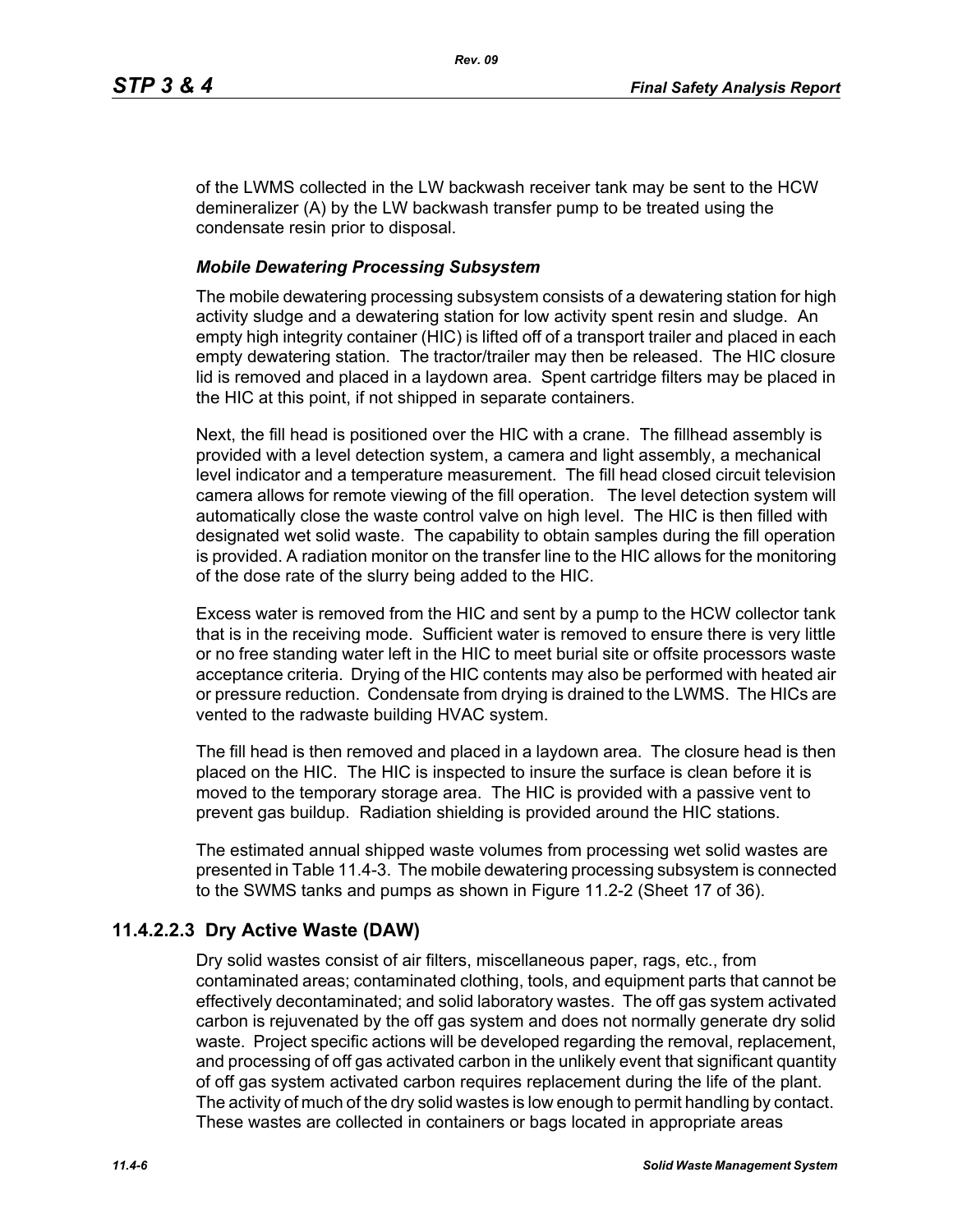throughout the plant, as dictated by the volume of wastes generated during operation and maintenance. The filled containers or bags are sealed and moved to controlledaccess enclosed areas for temporary storage.

Most dry waste is expected to be sufficiently low in activity to permit temporary storage in unshielded, cordoned-off areas. Dry Active Waste (DAW) is sorted and packaged in a suitably sized container that meets DOT requirements for shipment to either an offsite processor or for ultimate disposal. The DAW is normally separated into three categories: non-contaminated wastes (clean), contaminated metal wastes, and the other wastes, i.e., clothing, plastics, HEPA filters, components, etc. Higher dose rate DAW is separated from other DAW to reduce dose during handling and facilitate shipment of shielded containers. Non-contaminated (clean) materials identified during the sorting process are removed for plant reuse or general debris disposal.

In some cases, large pieces of miscellaneous waste are packed into larger boxes. Because of its low activity, this waste can be stored until enough is accumulated to permit economical transportation to an off-site burial ground for final disposal.

The capability exists to bring a shipping container into the radwaste building truck bay. Bagged DAW can be directly loaded into the shipping container for burial or processing in off-site facilities. A weight scale is provided to ensure optimum shipping/disposal weight of the shipping container.

Cartridge filters that are not placed in HICs are placed in suitability-sized containers meeting DOT requirements.

The estimated shipped waste volumes from processing DAWs are presented in Table 11.4-3.

# **11.4.2.2.4 Environmental and Exposure Control**

During the operation of the wet waste processing and dewatering equipment, the individual component vent systems assure that dust or contaminated air are not released to the work spaces.

### **11.4.2.2.5 Malfunction Analysis**

The process system is protected from component failure and operator error through a series of safety measures. These safety measures include:

- **EXECT** Verification that the fillhead dewatering assembly is properly covering the container prior to start of filling and dewaterign process
- $\blacksquare$  High level alarm with automatic waste control valve shutoff
- **Remote viewing of the container during filling and dewatering processes using a** camera and light assembly
- Verification of the waste radiation dose rate using a radiation monitor on the transfer line to the container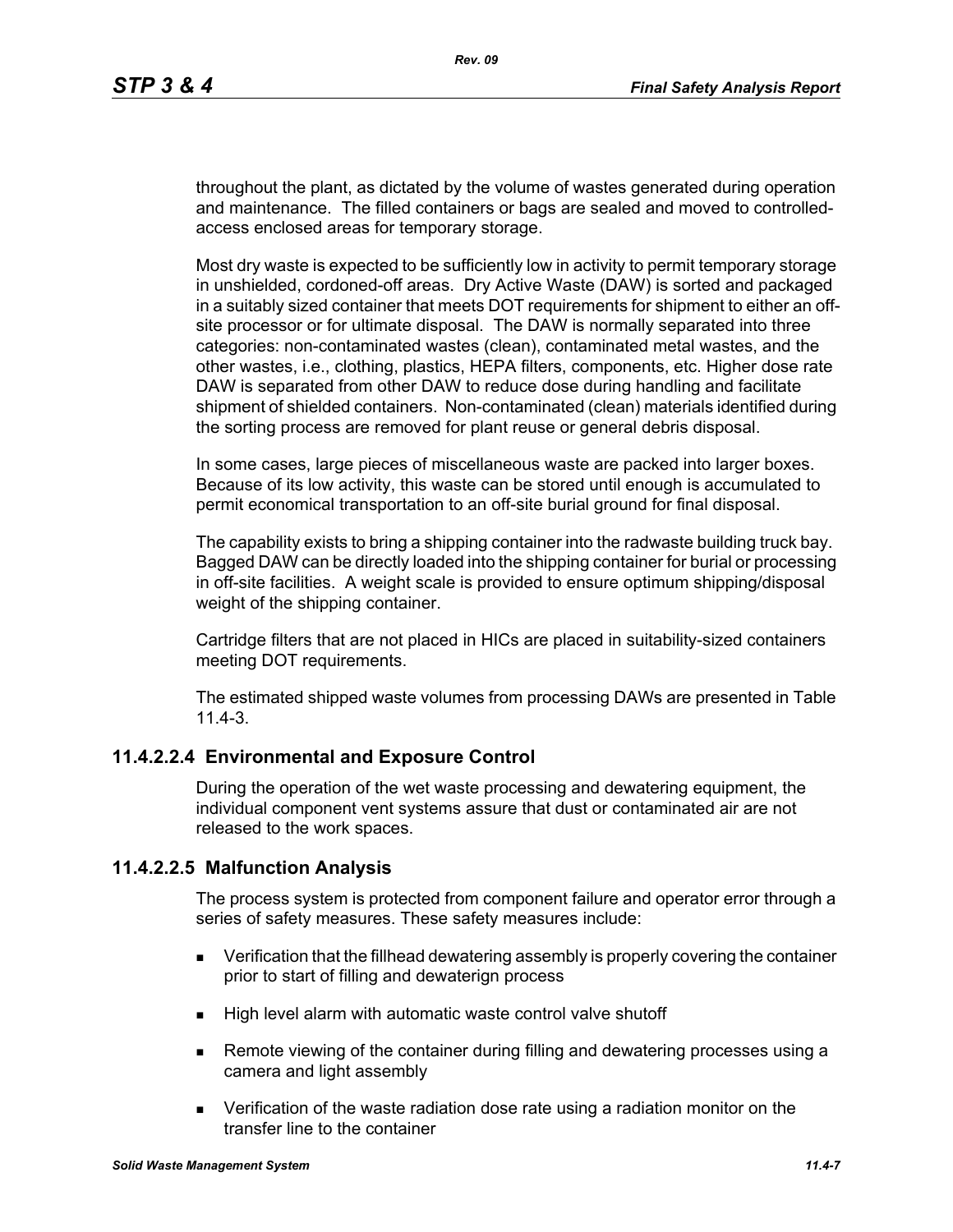## **11.4.2.2.6 Shipment**

Waste is classified as A, B, or C and meet the requirements of the waste treatment facility or repository per 10 CFR 61.55 and 61.56. The packaging and shipment of radioactive solid waste for disposal will be in compliance with 10 CFR 20 Appendix G and 49 CFR 173, Subpart I. The expected annual volumes of solid radioactive waste to be shipped offsite for each unit are estimated in Table 11.4-3. The number and types of containers required to ship this volume of waste are estimated in Table 11.4-6. Specific container types are determined by STP 3 & 4 operating procedures and may be different from the containers identified in Table 11.4-6. It is expected that all of the dry waste and more than 90% of the wet waste will be Class A waste. The remaining waste will be Class B waste. Number of shipments is determined by STP to support plant operations.

## **11.4.2.2.7 Contingencies for Class B and C Wastes**

It is expected that Class B and C wastes will constitute about 5% of the low level radioactive waste (LLRW) that will be generated by the plant, with the balance being Class A waste (with small amounts of greater than Class C wastes that are subject to separate disposal provisions). As of July 1, 2008, the LLRW disposal facility in Barnwell, South Carolina is no longer accepting Class B and C waste from sources in states such as Texas that are outside of the Atlantic Compact. However, the disposal facility in Clive, Utah, is still accepting Class A waste from out of state.

STP 3 & 4 plans to load fuel in 2015 and begin operation no earlier than 2016 and therefore will not be generating Class B and C waste until then. Typically it takes about a year after fuel load before a sufficient quantity of B/C waste is generated to warrant a shipment for disposal. By that time, it is probable that a commercial disposal facility for the Texas Compact will be available to accept Class B and C waste from sources in Texas. In particular, in 2004, Waste Control Specialists applied for a license from the Texas Commission on Environmental Quality (TCEQ) to develop a disposal facility in Andrews County, Texas for Class A, B and C waste.

However, in the event that there are no disposal facilities that will accept Class B and C wastes from sources in Texas at the time the plant begins operation, there are several options available for storage of such waste pending shipment offsite once a disposal facility becomes available:

 As provided in the Section 11.4.1.2, STP 3 & 4 Radwaste Building is designed to have 6 months of storage capacity for LLRW. Since Class B and C waste constitute only about 5% of the total LLRW, the Radwaste Building has about 10 years of safe storage capacity if it used solely for storage of Class B and C waste and if Class A waste is promptly shipped offsite. Also the waste tables in Section 11.4 are not based on a volume reduction (VR) process. Hence it is possible to extend this storage time frame by utilizing commercially available off-site waste processors. For example a VR of 8 to 10 is presently being achieved for resins.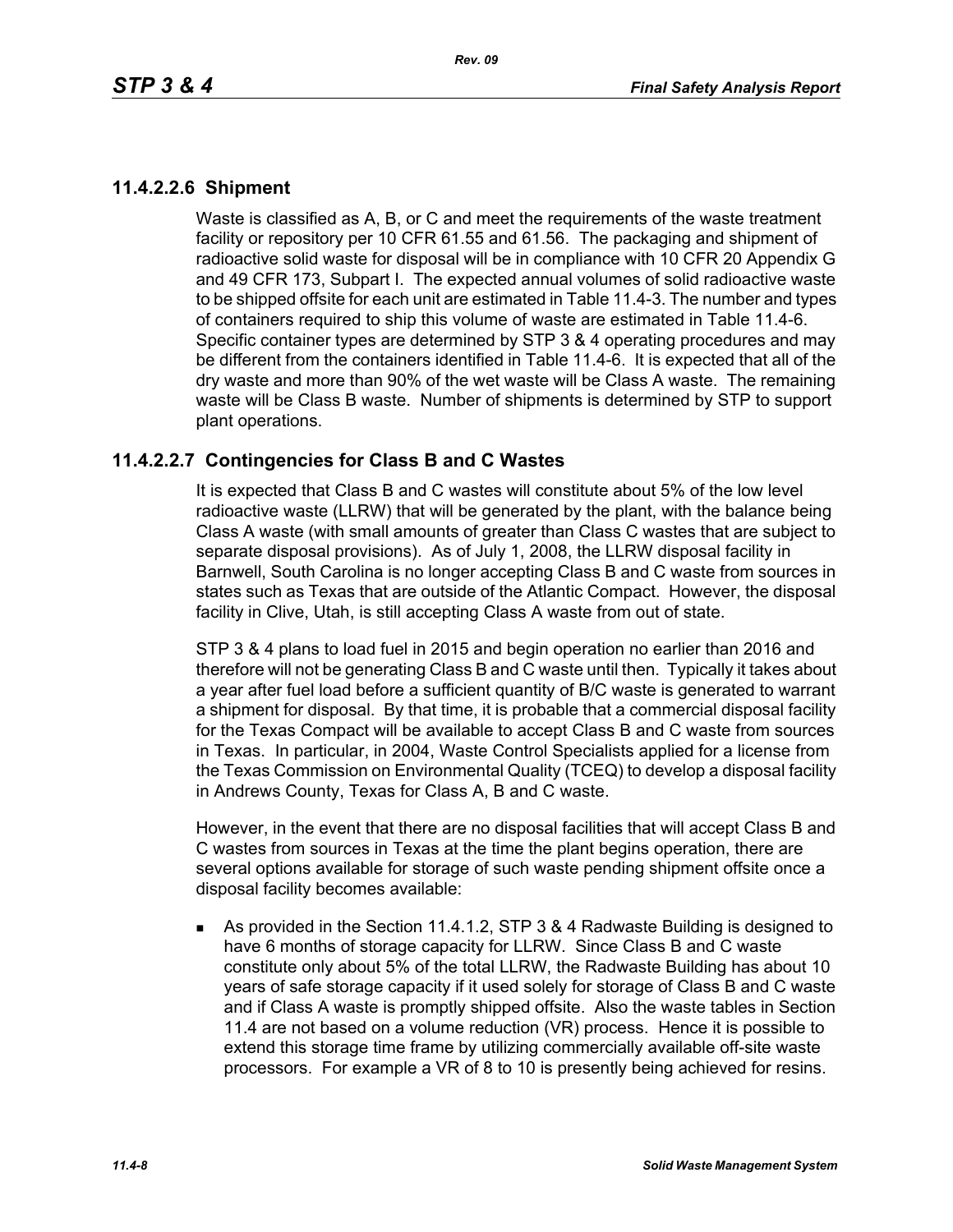- As provided in Section 11.4.1.2, STP 1 & 2 have an Onsite Staging Facility (OSF) that could be used to store waste from STP 3 & 4 if that should become necessary. As explained in the Section 11.4.2.3.2 of the STP 1 & 2 UFSAR, the OSF has a 5 year LLRW storage capacity for Units 1 and 2. If that storage capacity were to be devoted to Class B and C waste, the OSF would have approximately 100 years of safe storage capacity for two units or 50 years for four units, assuming that Class A waste is shipped offsite in the normal course of business. Just as explained above, the storage duration could be extended by utilizing VR.
- If still additional storage capacity were eventually to be needed, STP 3 & 4 could construct storage facilities in accordance with applicable NRC guidance, such as Regulatory Issue Summary (RIS) 2008-12, Considerations for Extended Interim Storage of Low-Level Radioactive Waste by Fuel Cycle and Materials Licenses, and NUREG 0800 Section 11.4.

If STP 3 & 4 were to need to store Class B and C waste for an extended period of time, it would implement the provisions of RIS 2008-12 and NUREG 0800 Section 11.4.

# **11.4.3 COL License Information**

# **11.4.3.1 Plant-Specific Solid Radwaste Information**

The following site-specific supplement addresses COL License Information Item 11.3.

- *(1)* STP 3 & 4 do not utilize an incinerator system.
- *(2)* The wet waste solidification process and the spent resin and sludge dewatering process will result in products that comply with 10 CFR 61.56 for STP 3 & 4 as provided in Radioactive Waste Process Control Program (PCP). The site PCP utilized by Units 1 & 2 is provided with the COL application, and will be implemented by Units 3 & 4. The latest revision will be provided as per the schedule in Table 13.4S-1. The PCP will incorporate the guidance from NEI 07-10A, "Generic FSAR Template Guidance for Process Control Programs (PCP)".
- *(3)* Establishment and implementation of a process control program (PCP) for the dewatering processing of the spent resins and filter sludges for STP 3 & 4 is provided in Radioactive Waste Process Control Program (PCP). The site PCP utilized by Units 1 & 2 is provided with the COL application, and will be implemented by Units 3 & 4. The latest revision will be provided as per the schedule in Table 13.4S-1. The PCP will incorporate the guidance from NEI 07-10A, "Generic FSAR Template Guidance for Process Control Programs (PCP)".
- *(4)* On-site storage space for 6-months volume of packaged waste is provided. Packaged waste includes HICs, shielded filter containers and 55-gallon (200 liter) drums and boxes as necessary. The projected 6-months solid waste containers required to be stored on-site in the radwaste building are summarized in Table 11.4-6. The on-site storage area in the Radwaste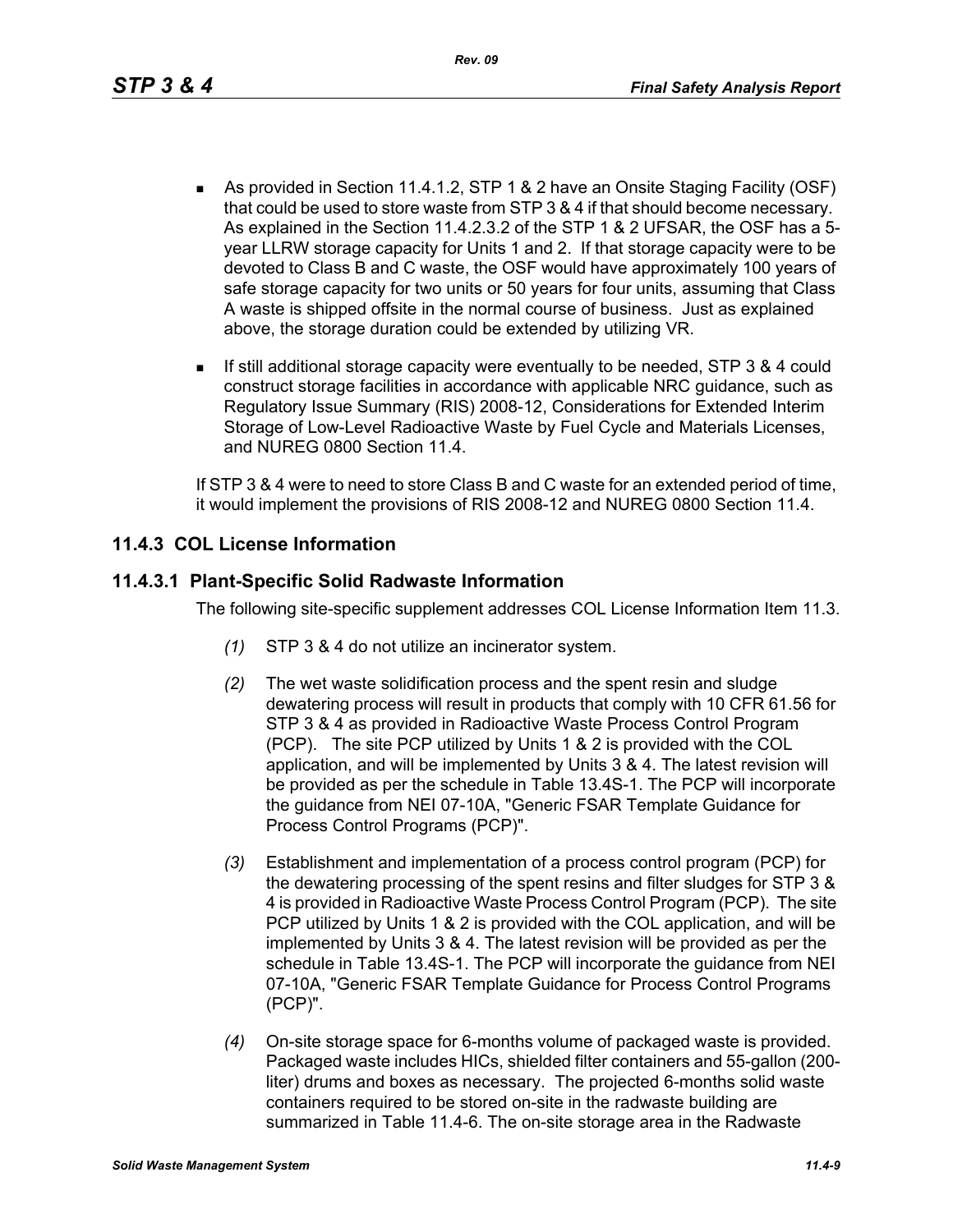Building is located along the left or west wall of the truck bay area shown in Figure 1.2-23c. Moveable shielding is used to shield the high activity containers located in the on-site storage area.

- *(5)* Radioactive waste shipping packages meet the requirements in 10 CFR 71 for STP 3 & 4 as provided in the plant radiation protection program as described in Section 12.5.3.
- *(6)* Based on the as-built design, set points for the liquid discharge radiation monitor are established in Section 11.5

# **11.4.4 Mixed Waste Processing**

STP 3 & 4 is not expected to generate any mixed waste. The mixed waste volumes generated and shipped, if any, are anticipated to be less than or equal to the volumes provided in Table 11.4-3. If mixed waste is generated, it will be collected primarily in 55-gallon collection drums and sent offsite to an appropriately permitted vendor processor. However, should circumstances dictate the storage or disposal of larger quantities of mixed waste, other approved containers, such as HICs, or use of multiple approved containers can be used. Storage and disposal of mixed waste will be in accordance with the facility's NRC license, DOT transportation regulations, EPA mixed waste regulations, state and local regulations and associated permits.

# **11.4.5 Detailed System Component Description**

The major components of the SWMS are as follows:

### **11.4.5.1 Pumps**

Typically three types of pumps are utilized in the SWMS.

The SWMS process pumps are usually centrifugal or progressive cavity pumps constructed of materials suitable for the intended service. Air-operated diaphragm type pumps are generally utilized in dewatering stations.

Pump codes for the SWMS are per RG 1.143 guidance as shown in Table 11.2-1.

# **11.4.5.2 Tanks**

Tanks are sized to accommodate a sufficient volume of waste sludges or spent resin to fill a HIC. The SWMS tanks are sized for normal plant waste volumes with sufficient excess capacity to accommodate equipment downtime and expected maximum volumes that may occur. Each phase separator is capable of accommodating at least 60 days of waste generation at normal generation rates of powdered resins from the CUW system, FPC System, and the Suppression Pool Cleanup System. Each spent resin storage tank is capable of accommodating at least 30 days of waste generation at normal generation rates of spent resins from the Condensate Polishing System and the LWMS. The LW backwash receiving tank is capable of accommodating at least 30 days of waste generation at normal generation rates of slurries (filter backwashing and reverse osmosis reject) from the LWMS. Table 11.4-5 includes the holdup times for the phase separators, LW backwash receiving tank and the spent resin storage tanks.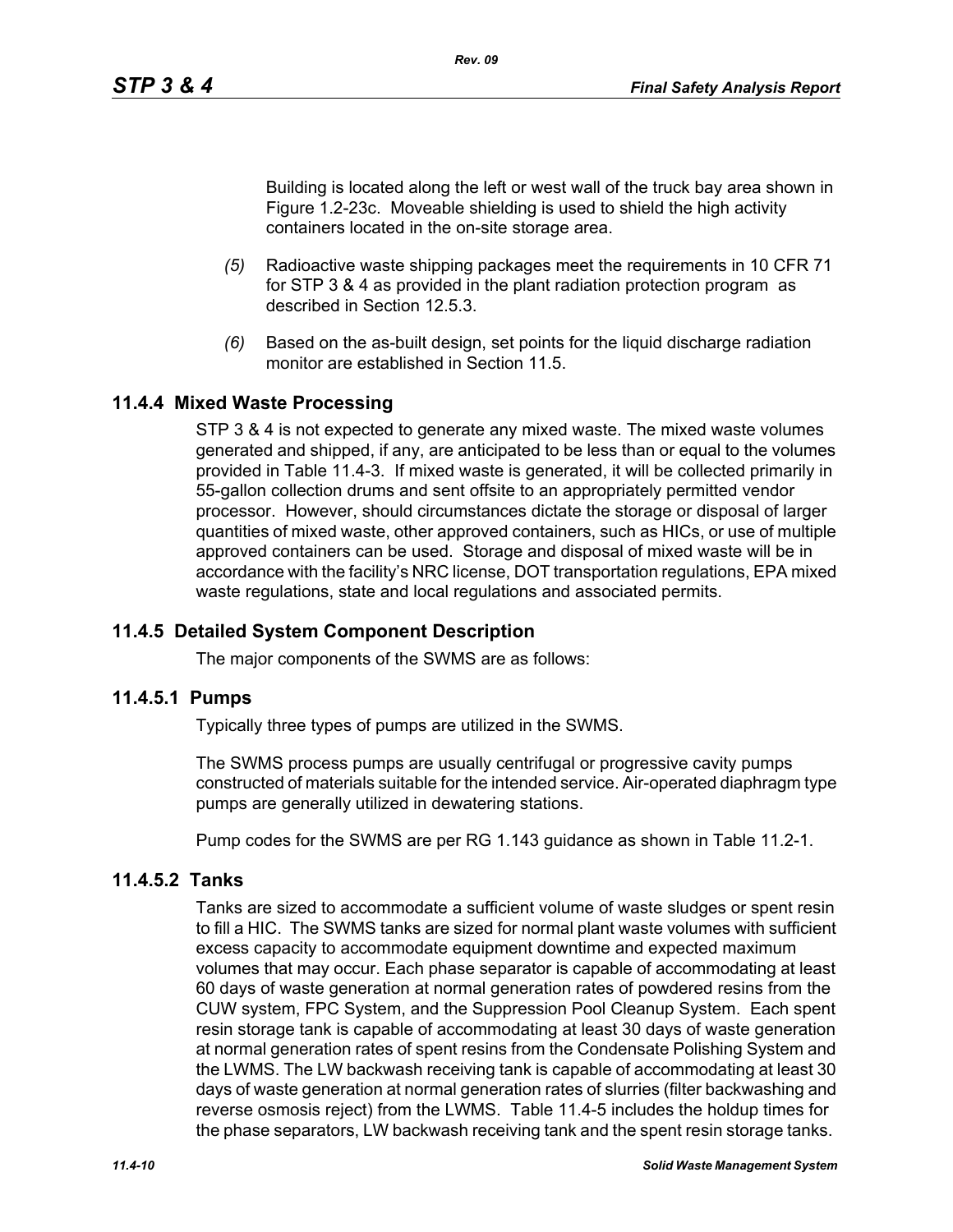The tanks are constructed of stainless steel to provide a low corrosion rate during normal operation. They are provided with mixing eductors and/or air spargers. The capability exists to sample all SWMS tanks. All SWMS tanks are vented through a filtration unit and the exhausted air is eventually discharged via the radwaste building HVAC system into the plant vent.

Each collection tank compartment is designed to contain the maximum liquid inventory in the event that the tank ruptures. Each collection tank compartment is steel-lined up to a height equivalent to the tank capacity in the room as described in Section 15.7.3.1.

The vent and overflow nozzles of the spent resin tank are equipped with fine mesh screens to minimize spread of particulate contamination to the radwaste tank vent system.

Tank codes for the SWMS are per RG 1.143 guidance as shown in Table 11.2-1.

#### **11.4.5.3 Piping**

Piping used for hydraulic transport of slurries such as ion exchange resins, filter backwash (sludge), and waste tank sludge are specifically designed to assure troublefree operation. Pipe flow velocities are sufficient to maintain a flow regime appropriate to the slurry being transported (ion exchange resins, filter backwash, or tank sludge). An adequate water/solids ratio is maintained throughout the transfer. Slurry piping is provided with manual and automatic flushing with a sufficient water volume to flush the pipe clean after each use, i.e., at least two pipe volumes.

Piping codes for the SWMS are per RG 1.143 guidance as shown in Table 11.2-1.

#### **11.4.5.4 Venting**

Exhaust ventilation is described in Section 9.4.

#### **11.4.5.5 Mobile Dewatering Processing Subsystem**

The radwaste treatment systems include modular mobile system skids that are designed to be readily replaced during the life of the plant. In-plant supply and return connections from permanently installed equipment to the mobile system are provided to ensure operational flexibility.

The mobile subsystem consists of equipment modules, with subcomponents, piping and instrumentation and controls necessary to operate the subsystem. Components are in module(s) designed for installation and replacement due to component failure and/or technology upgrade. The modules include shielding required between the radiation sources of the modules and access and service areas in the radwaste building. The modules are permanently installed in the radwaste building.

The SWMS mobile dewatering processing system is located in the Liquid Waste Treatment System bay area of the radwaste building to allow truck access and mobile system skid loading and unloading. Modular shield walls are provided in the RW to allow shield walls to be constructed, as necessary, to minimize exposure to personnel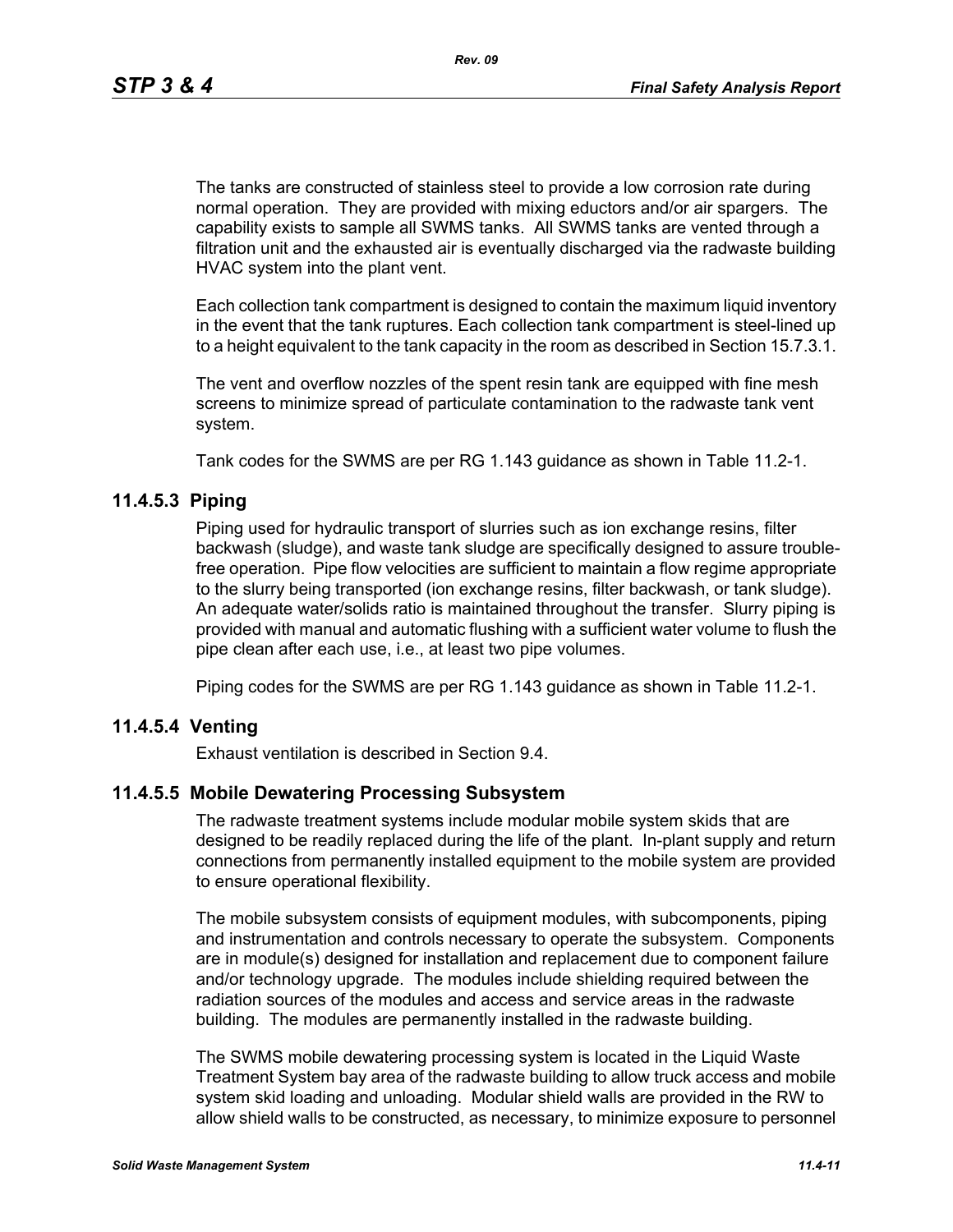during operation and routine maintenance. Solid radwaste processing is performed using mobile dewatering processing subsystem.

The mobile dewatering processing subsystem is comprised of dewatering fillhead assembly, dewatering pump skid, *waste* control valves, control console and dewatering container. The fillhead assembly is provided with a level detection system, a camera and light assembly, a mechanical level indicator and a temperature measurement. The dewatering containers include both HICs and carbon steel liners. The containers internal design includes elaborate filtration arrays, for dewatering the varying resin and filtration media. The mobile dewatering processing equipment is anticipated to be modernized as more effective technologies are discovered and proved throughout the life of plant operation. To effect this modernization, the various systems, structures and components associated with the mobile dewatering processing system may be grouped or associated on or in skids or assemblies, including ancillary equipment such as instrumentation, electrical components, mounting connections. The mobile dewatering processing subsystem is connected to the SWMS tanks and pumps as shown in Figure 11.2-2.

Solid waste system permanent equipment (tanks and pumps) is described throughout Section 11.4. Liquid waste processing is described in Section 11.2. Ventilation is described in Section 9.4. Instrumentation requirements are described in Section 11.4.5.

### **11.4.6 Testing and Inspection Requirements**

The SWMS is tested during the preoperational test program as discussed in 14.2.12.1.75. The SWMS equipment will be performance tested to demonstrate conformance with design process capabilities. An integrity test is performed on the system upon completion.

Provisions are made for periodic inspection of major components to ensure capability and integrity of the systems. Display devices are provided to indicate parameters (such as process radiation levels) required in routine testing and inspection.

### **11.4.7 Instrumentation Requirements**

The SWMS is operated and monitored from the radwaste control room or local operating stations within the facility. Major system parameters, i.e., tank levels, process flow rates, etc., are indicated and alarmed to provide operational information and performance assessment. Priority system alarms (such as process radiation levels) are repeated in the main control room. Instruments, including back flushing provisions, are located in low radiation areas when possible, as described in Section 12.3. These back flushing provisions are designed with the guidance of IE Bulletin 80- 10.

Requirements for sampling are set forth in Subsection 9.3.2.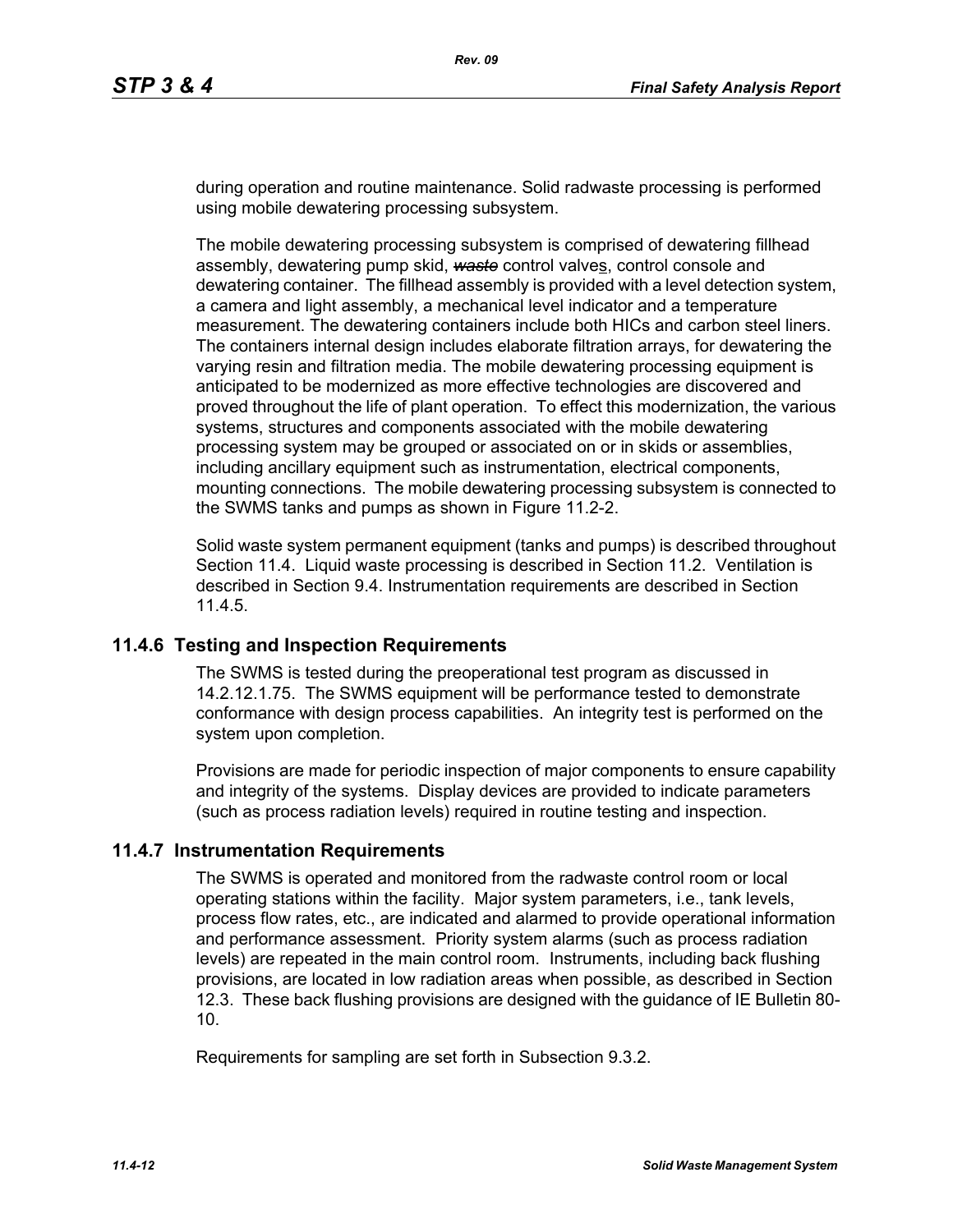## **11.4.8 References**

11.4-1 ANSI 55.1 –July 28, 1992, American National Standard for Solid Radioactive Waste Processing System for Light Water Reactor Plants.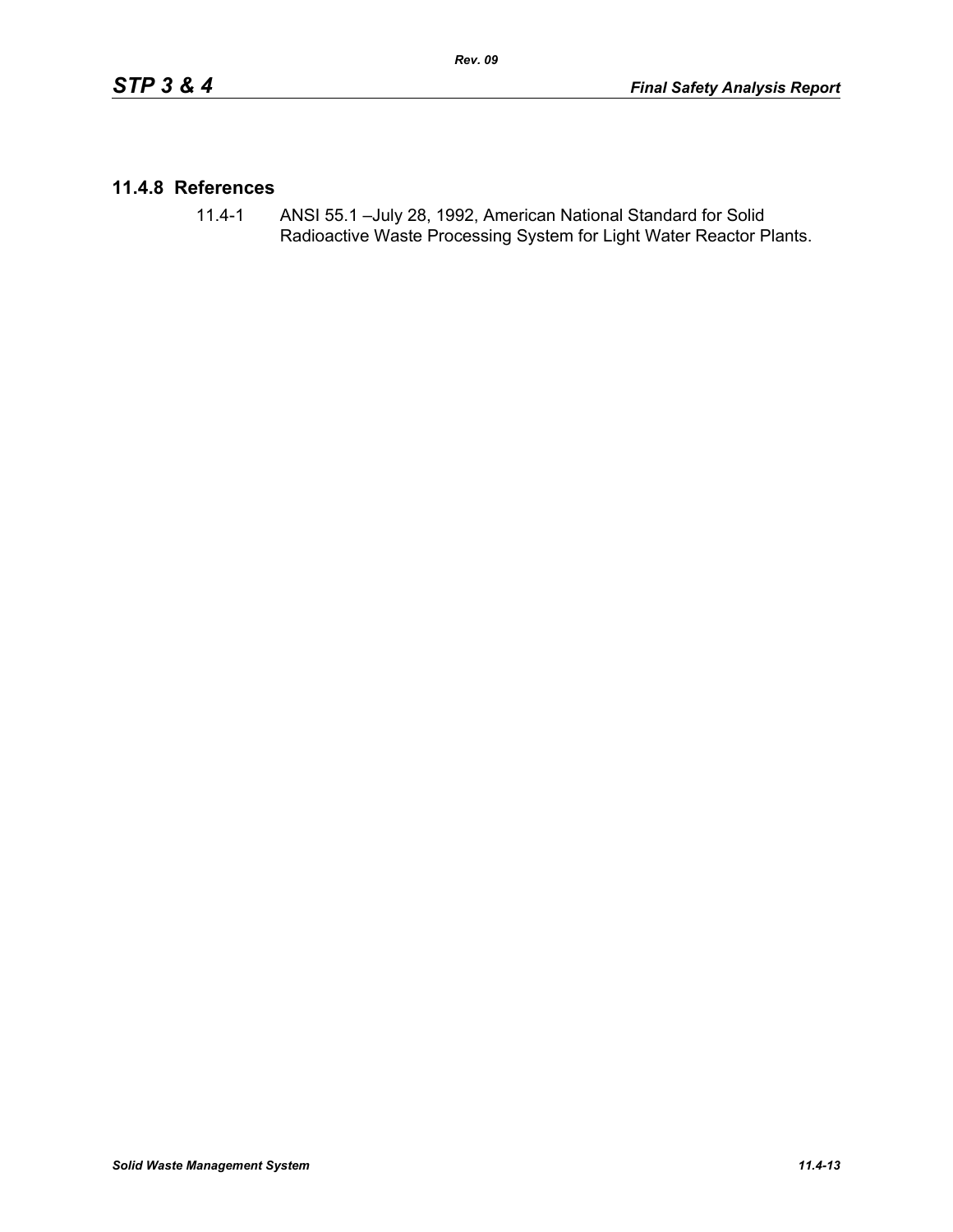| Table 11.4-1 Expected Waste Volume Generated Annually by Each "Wet" Solid Waste and |
|-------------------------------------------------------------------------------------|
| <b>Tank Capacities</b>                                                              |

| <b>Wet Waste Source</b>                        | Volume Generated (m <sup>3</sup> /yr) | <b>Typical Waste Classification</b> |
|------------------------------------------------|---------------------------------------|-------------------------------------|
| CUW F/D sludge <sup>(a)</sup>                  | 4.7                                   | B                                   |
| FPC F/C sludge $(a)$                           | 1.8                                   | В                                   |
| Condensate Filter sludge <sup>(a)</sup>        | 4.6                                   | A                                   |
| LCW Filter B sludge <sup>(b)</sup>             | 0.6                                   | A                                   |
| HCW Filter B sludge(b)                         | 2.4                                   | A                                   |
| HCW Filter A sludge <sup>(e)</sup>             | 1.4                                   | А                                   |
| HCW Reverse Osmosis Unit Reject <sup>(b)</sup> | 73.0                                  | A                                   |
| Condensate Demineralizer resin <sup>(c)</sup>  | 18.0                                  | A                                   |
| LCW Demineralizer resin <sup>(d)</sup>         | 1.8                                   | A                                   |
| HCW Demineralizer resin <sup>(d)</sup>         | 1.8                                   | A                                   |

(a) The first three items in the table above are stored in either of two CUW phase separators which have a capacity of 100  $m<sup>3</sup>$ each. During a normal period these three wastes are generated at a rate of about  $2m<sup>3</sup>$  in 60 days.

(b) The LCW and HCW sludge (including RO reject) are stored in the LW backwash receiving tank. The LW backwash receiving tank has a capacity of 50  $\text{m}^3$ . During a normal period about 10  $\text{m}^3$  is generated in 30 days.

(c) The condensate demineralizer resin is stored in one of the two spent resin storage tanks, each has a capacity of 50  $m<sup>3</sup>$ . During a normal period spent resin is generated at a rate of about 2m<sup>3</sup> in 30 days.

(d) The LCW and HCW demineralizers resin is stored in the one of the two spent resin storage tanks, each has a capacity of 50  $\text{m}^3$ . During a normal period spent resin is generated at a rate of about  $4\text{m}^3$  every 365 days.

(e) The HCW Filter A sludge of 1.4  $m<sup>3</sup>$  is generated every 365 days and collected in a container.

Thus, the storage requirements in BTP ETSB 11.3, Part B.III.1 are met.

|  | Table 11.4-2 Estimate of Expected Annual "Dry" Solid Wastes |  |  |  |
|--|-------------------------------------------------------------|--|--|--|
|--|-------------------------------------------------------------|--|--|--|

| Dry Waste Source   | Volume Generated(m <sup>3</sup> /yr) |  |
|--------------------|--------------------------------------|--|
| Combustible waste  | 225                                  |  |
| Compactible waste  | 38                                   |  |
| <b>Other waste</b> | 100                                  |  |

| Table 11.4-3 Estimated Shipped Solid Waste Volumes |  |  |  |  |  |
|----------------------------------------------------|--|--|--|--|--|
|----------------------------------------------------|--|--|--|--|--|

| <b>Waste Type</b>        | <b>Shipped Volume</b><br>$(m^3/yr)$ |
|--------------------------|-------------------------------------|
| <b>Combustible Waste</b> | 225                                 |
| Compactable Waste        | 38                                  |
| Resins and Sludges       | 110                                 |
| <b>Other Waste</b>       | 100                                 |
| Mixed Waste              | 0.5                                 |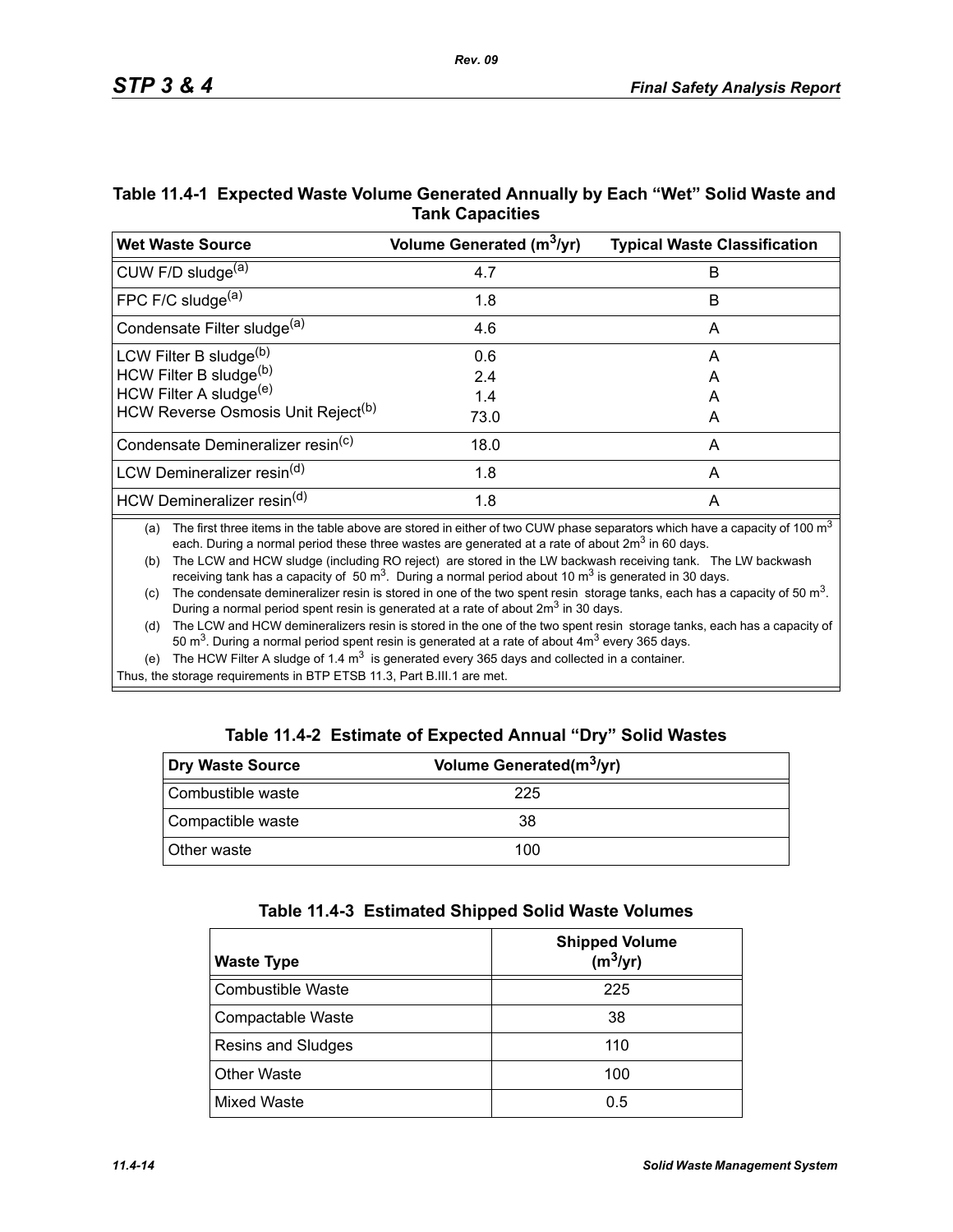| Component                                    | Quantity       | <b>Standards</b>                                                             | <b>Type</b>                                                    | Internal<br>Vol per<br>tank $(m^3)$ | <b>Design</b><br><b>Pressure</b><br>(kg/cm <sup>2</sup> ) | Design<br><b>Temp</b><br>$(^{\circ}C)$ | <b>Normal</b><br>Operating<br><b>Pressure</b><br>(kg/cm <sup>2</sup> ) | <b>Normal</b><br>Operating<br>Temp (°C) | <b>Material</b> |
|----------------------------------------------|----------------|------------------------------------------------------------------------------|----------------------------------------------------------------|-------------------------------------|-----------------------------------------------------------|----------------------------------------|------------------------------------------------------------------------|-----------------------------------------|-----------------|
| <b>Tanks</b>                                 |                |                                                                              |                                                                |                                     |                                                           |                                        |                                                                        |                                         |                 |
| <b>CUW Backwash</b><br><b>Receiving Tank</b> | $\mathbf{1}$   | API-650/API-620                                                              | Cylindrical,<br>Vertical                                       | 28                                  | atm                                                       | 80                                     | atm                                                                    | 66                                      | SS              |
| CF Backwash<br>Receiving Tank                | $\mathbf 1$    | API-650/API-620                                                              | Cylindrical,<br>Vertical                                       | 60                                  | atm                                                       | 80                                     | atm                                                                    | 66                                      | SS              |
| LW Backwash<br><b>Receiving Tank</b>         | $\mathbf{1}$   | API-650/API-620                                                              | Cylindrical,<br>Vertical                                       | 50                                  | atm                                                       | 80                                     | atm                                                                    | 66                                      | SS              |
| Spent Resin<br>Storage Tank                  | $\overline{2}$ | API-650/API-620                                                              | Cylindrical,<br>Vertical                                       | 50                                  | atm                                                       | 80                                     | atm                                                                    | 66                                      | SS              |
| <b>Phase Separator</b>                       | $\overline{2}$ | API-650/API-620                                                              | Cylindrical,<br>Vertical                                       | 100                                 | atm                                                       | 80                                     | atm                                                                    | 66                                      | SS              |
| <b>CUW Backwash</b><br><b>Transfer Pump</b>  | $\overline{2}$ | API-610; API-674;<br>API-675; ASME<br>Code Section VIII,<br>Div. 1 or Div. 2 | Centrifugal or<br>Progressive<br>Cavity/<br>Mechanical<br>Seal | 120                                 | 20                                                        | 80                                     | 10                                                                     | 66                                      | SS              |
| CF Backwash<br><b>Transfer Pump</b>          | $\overline{2}$ | API-610; API-674;<br>API-675; ASME<br>Code Section VIII,<br>Div. 1 or Div. 2 | Centrifugal or<br>Progressive<br>Cavity/<br>Mechanical<br>Seal | 120                                 | 20                                                        | 80                                     | 10                                                                     | 66                                      | SS              |

*STP 3 & 4*

11.4-15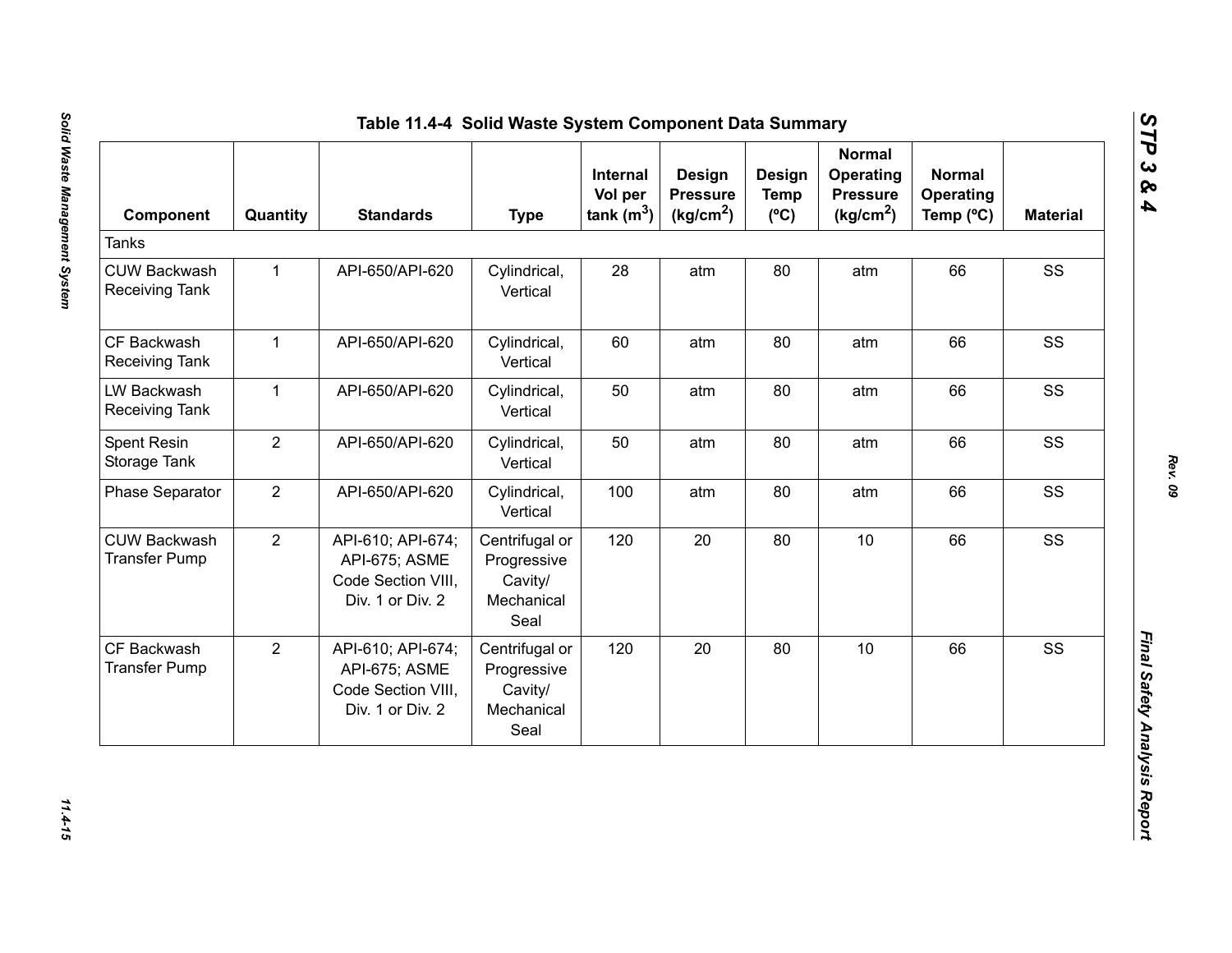| Table 11.4-4 Solid Waste System Component Data Summary (Continued)         |                |                                                                              |                                                                |                                            |                                                    |                                        |                                                                        |                                         |                       |  |
|----------------------------------------------------------------------------|----------------|------------------------------------------------------------------------------|----------------------------------------------------------------|--------------------------------------------|----------------------------------------------------|----------------------------------------|------------------------------------------------------------------------|-----------------------------------------|-----------------------|--|
| Component                                                                  | Quantity       | <b>Standards</b>                                                             | <b>Type</b>                                                    | <b>Internal</b><br>Vol per<br>tank $(m^3)$ | Design<br><b>Pressure</b><br>(kg/cm <sup>2</sup> ) | Design<br><b>Temp</b><br>$(^{\circ}C)$ | <b>Normal</b><br>Operating<br><b>Pressure</b><br>(kg/cm <sup>2</sup> ) | <b>Normal</b><br>Operating<br>Temp (°C) | <b>Material</b>       |  |
| LW Backwash<br><b>Transfer Pump</b>                                        | $\overline{2}$ | API-610; API-674;<br>API-675; ASME<br>Code Section VIII,<br>Div. 1 or Div. 2 | Centrifugal or<br>Progressive<br>Cavity/<br>Mechanical<br>Seal | 120                                        | 20                                                 | 80                                     | 10                                                                     | 66                                      | SS                    |  |
| Phase Separator<br>Decant Pump                                             | 2              | API-610; API-674;<br>API-675; ASME<br>Code Section VIII.<br>Div. 1 or Div. 2 | Centrifugal/<br>Mechanical<br>Seal                             | 10                                         | 20                                                 | 80                                     | 10                                                                     | 66                                      | SS                    |  |
| <b>Phase Separator</b><br>Slurry<br>Recirculation/<br><b>Transfer Pump</b> | $\overline{2}$ | API-610; API-674;<br>API-675; ASME<br>Code Section VIII,<br>Div. 1 or Div. 2 | Centrifugal or<br>Progressive<br>Cavity/<br>Mechanical<br>Seal | 200                                        | 20                                                 | 80                                     | 10                                                                     | 66                                      | SS                    |  |
| Spent Resin<br>Decant Pump                                                 | $\overline{2}$ | API-610; API-674;<br>API-675; ASME<br>Code Section VIII.<br>Div. 1 or Div. 2 | Centrifugal/<br>Mechanical<br>Seal                             | 10                                         | 20                                                 | 80                                     | 10                                                                     | 66                                      | SS                    |  |
| <b>Spent Resin</b><br>Slurry<br>Recirculation/<br><b>Transfer Pump</b>     | $\overline{2}$ | API-610; API-674;<br>API-675; ASME<br>Code Section VIII.<br>Div. 1 or Div. 2 | Centrifugal or<br>Progressive<br>Cavity/<br>Mechanical<br>Seal | 100                                        | 20                                                 | 80                                     | 10                                                                     | 66                                      | SS                    |  |
| Mobile Dewatering Processing Subsystem                                     |                |                                                                              |                                                                |                                            |                                                    |                                        |                                                                        |                                         |                       |  |
| Mobile<br>Dewatering<br>Processing<br>Subsystem                            | $\mathbf{1}$   | RG 1.1.43<br>(as applicable to<br>components)                                | <b>NA</b>                                                      | <b>NA</b>                                  | <b>NA</b>                                          | <b>NA</b>                              | <b>NA</b>                                                              | <b>NA</b>                               | Based on<br>component |  |

*Solid Waste Management System* 

Solid Waste Management System

*STP 3 & 4*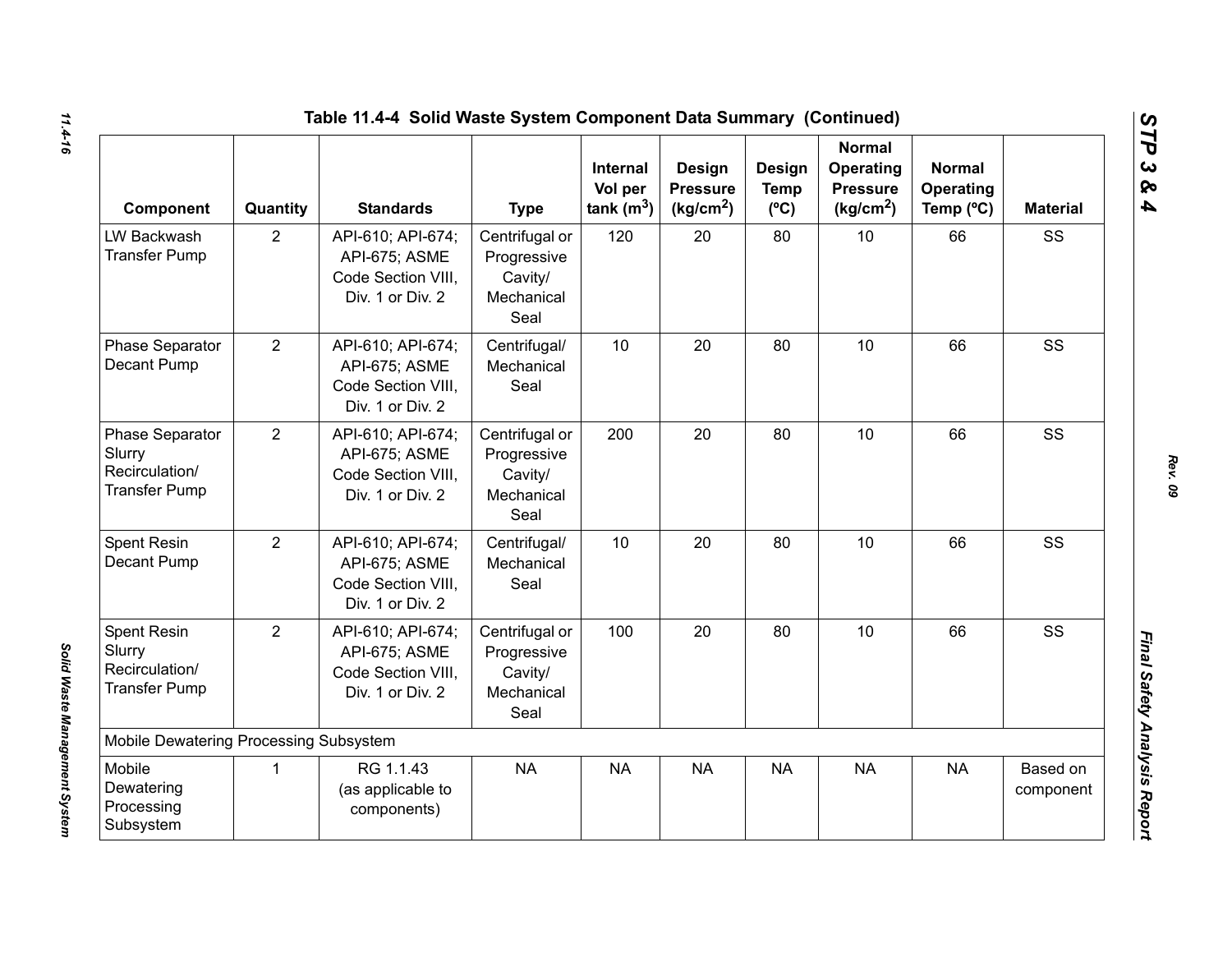| <b>Wet Waste Source</b>                                                                                                                                                                                  | <b>Volume</b><br>Generate<br>d (m $3$ /yr) | <b>Batch</b><br><b>Frequenc</b><br>y (days) | <b>Batch</b><br>Volume<br>(m <sup>3</sup> ) | <b>Batch</b><br><b>Transfer</b><br><b>Mixture</b><br><b>Factor</b> | <b>Total</b><br><b>Batch</b><br><b>Transfer</b><br><b>Volume</b><br>(m <sup>3</sup> ) | <b>Designated</b><br><b>Storage</b><br>Unit(s)                                                          | <b>Storage</b><br>Unit<br>Capacity<br>(m <sup>3</sup> ) | <b>Combined</b><br><b>Batch</b><br>Volume per<br><b>Designated</b><br><b>Storage Unit</b><br>(m <sup>3</sup> ) | <b>Number</b><br>of<br><b>Batches</b><br>per<br>Storage-<br>Unit | Holdup<br><b>Time</b><br>$(days)^{(c)}$ |
|----------------------------------------------------------------------------------------------------------------------------------------------------------------------------------------------------------|--------------------------------------------|---------------------------------------------|---------------------------------------------|--------------------------------------------------------------------|---------------------------------------------------------------------------------------|---------------------------------------------------------------------------------------------------------|---------------------------------------------------------|----------------------------------------------------------------------------------------------------------------|------------------------------------------------------------------|-----------------------------------------|
| CUW F/D sludge                                                                                                                                                                                           | $4.7^{(a)}$                                | $60^{(a)}$                                  | 0.77                                        | 8.0                                                                | 6.18                                                                                  | Phase<br>Separator A                                                                                    | 100                                                     | 8.55                                                                                                           | 11.7                                                             | 702                                     |
| FPC F/C sludge                                                                                                                                                                                           | $1.8^{(a)}$                                | $60^{(a)}$                                  | 0.30                                        | 8.0                                                                | 2.37                                                                                  |                                                                                                         |                                                         |                                                                                                                |                                                                  |                                         |
| <b>Condensate Filter</b><br>sludge                                                                                                                                                                       | 4.6 <sup>(a)</sup>                         | $60^{(a)}$                                  | 0.76                                        | 5.0                                                                | 3.78                                                                                  | Phase<br>Separator B                                                                                    | 100                                                     | 3.78                                                                                                           | 26.4                                                             | 1587                                    |
| LCW Filter B sludge                                                                                                                                                                                      | 0.6                                        | 30                                          | 0.05                                        | 5.0                                                                | 0.25                                                                                  | LW Backwash                                                                                             | 50                                                      | 13.23                                                                                                          | 3.8                                                              | 113                                     |
| <b>HCW Filter B sludge</b>                                                                                                                                                                               | 2.4                                        | 30                                          | 0.20                                        | 5.0                                                                | 0.99                                                                                  | Receiving Tank                                                                                          |                                                         |                                                                                                                |                                                                  |                                         |
| <b>HCW Reverse</b><br>Osmosis Unit Reject                                                                                                                                                                | 73.0                                       | 30                                          | 6.00                                        | 2.0                                                                | 12.00                                                                                 |                                                                                                         |                                                         |                                                                                                                |                                                                  |                                         |
| <b>HCW Filter A sludge</b><br>(charcoal) <sup>(b)</sup>                                                                                                                                                  | 1.4                                        | 365                                         | 1.40                                        | 8.0                                                                | 11.20                                                                                 | Spent Resin<br>Storage Tank B                                                                           | 50                                                      | 40.00                                                                                                          | 1.3                                                              | 456                                     |
| <b>LCW Demineralizer</b><br>resin                                                                                                                                                                        | 1.8                                        | 365                                         | 1.80                                        | 8.0                                                                | 14.40                                                                                 |                                                                                                         |                                                         |                                                                                                                |                                                                  |                                         |
| <b>HCW Demineralizer</b><br>resin                                                                                                                                                                        | 1.8                                        | 365                                         | 1.80                                        | 8.0                                                                | 14.40                                                                                 |                                                                                                         |                                                         |                                                                                                                |                                                                  |                                         |
| Condensate<br>Demineralizer resin                                                                                                                                                                        | $18.0^{(a)}$                               | $30^{(a)}$                                  | 1.48                                        | 8.0                                                                | 11.84                                                                                 | Spent Resin<br>Storage Tank A                                                                           | 50                                                      | 11.84                                                                                                          | 4.2                                                              | 127                                     |
| Notes:<br>(a)<br>Spent charcoal from HCW Filter A is normally sent to a container.<br>(b)<br>The holdup time for each storage tank meets the storage requirements in BTP ETSB 11.3, Part B.III.1.<br>(c) |                                            |                                             |                                             |                                                                    |                                                                                       | Values from ABWR DCD Chapter 11, Section 11.4 Solid Waste Management System Table 11.4-1 for CUW F/D, . |                                                         |                                                                                                                |                                                                  |                                         |

 $11.4 - 17$ 

*STP 3 & 4*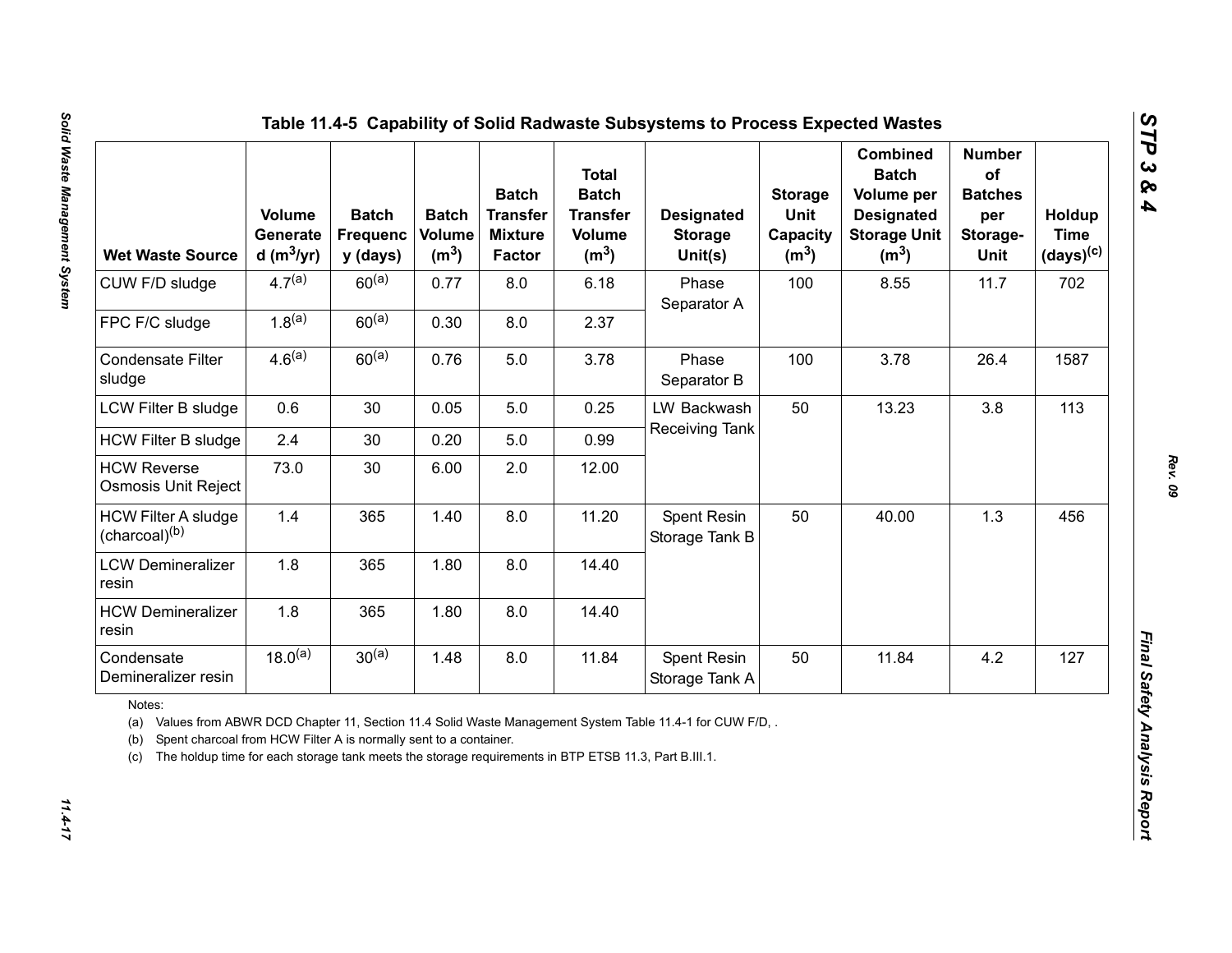| <b>Solid Waste</b>                               | Volume<br>Generate<br>d<br>$(m^3/yr)^{(a)}$ | Volume<br>Generated<br>$(m^3)$<br>6 months) | <b>Radwaste</b><br>Container<br><b>Type and</b><br><b>Max Weight</b> | <b>Diameter</b><br>of<br>Outside<br>Radwaste<br><b>Container</b><br>(m) | Radwaste<br><b>Container</b><br><b>Usable</b><br>Volume<br>(m <sup>3</sup> ) | <b>Quantity of</b><br><b>Containers</b><br>$(6$ months) | 10%<br><b>Container</b><br>Increase for<br><b>Filling</b><br>Inefficiency<br>(6 months) | Footprint  <br>Area<br>needed<br>(m <sup>2</sup> ) | <b>Adjusted</b><br><b>Footprint</b><br>Area for 2-<br>High<br><b>Stacking</b><br>(m <sup>2</sup> ) | 20%<br><b>Increase</b><br><b>Footprint</b><br>Area for<br>Passage<br>Ways $(m^2)$ | <b>Maximum</b><br>Weight of<br><b>Filled</b><br><b>Containers</b><br>(kg) |
|--------------------------------------------------|---------------------------------------------|---------------------------------------------|----------------------------------------------------------------------|-------------------------------------------------------------------------|------------------------------------------------------------------------------|---------------------------------------------------------|-----------------------------------------------------------------------------------------|----------------------------------------------------|----------------------------------------------------------------------------------------------------|-----------------------------------------------------------------------------------|---------------------------------------------------------------------------|
| CUW F/D sludge                                   | 4.7                                         | 2.35                                        | <b>HIC</b><br>$(20,000$ lbs)                                         | 1.9                                                                     | 5.13                                                                         | 1                                                       | 1.1                                                                                     | 4.05                                               | 4.05                                                                                               | 4.85                                                                              | 9979                                                                      |
| FPC F/C sludge                                   | 1.8                                         | 0.90                                        | <b>HIC</b><br>$(20,000$ lbs)                                         | 1.9                                                                     | 5.13                                                                         | $\mathbf{1}$                                            | 1.1                                                                                     | 4.05                                               | 4.05                                                                                               | 4.85                                                                              | 9979                                                                      |
| Condensate Filter<br>sludge                      | 4.6                                         | 2.30                                        | <b>HIC</b><br>$(20,000$ lbs)                                         | 1.9                                                                     | 5.13                                                                         | $\mathbf{1}$                                            | 1.1                                                                                     | 4.05                                               | 4.05                                                                                               | 4.85                                                                              | 9979                                                                      |
| LCW Filter B sludge                              | 0.6                                         | 0.30                                        | <b>HIC</b><br>$(20,000$ lbs)                                         | 1.9                                                                     | 5.13                                                                         | $\mathbf{1}$                                            | $1.1$                                                                                   | 4.05                                               | 4.05                                                                                               | 4.85                                                                              | 9979                                                                      |
| <b>HCW Filter B sludge</b>                       | 2.4                                         | 1.20                                        | <b>HIC</b><br>$(20,000$ lbs)                                         | 1.9                                                                     | 5.13                                                                         | $\mathbf{1}$                                            | 1.1                                                                                     | 4.05                                               | 4.05                                                                                               | 4.85                                                                              | 9979                                                                      |
| <b>HCW Reverse</b><br><b>Osmosis Unit Reject</b> | 73.0                                        | 36.50                                       | <b>HIC</b><br>$(20,000$ lbs)                                         | 1.9                                                                     | 5.13                                                                         | 8                                                       | 8.8                                                                                     | 32.36                                              | 32.36                                                                                              | 38.84                                                                             | 79832                                                                     |
| <b>Total (Rounded Up)</b>                        |                                             |                                             |                                                                      |                                                                         |                                                                              | 13                                                      | 15                                                                                      | 53.00                                              | 53.00                                                                                              | 64.00                                                                             | 129727                                                                    |
| <b>HCW Filter A sludge</b><br>(Charcoal)         | 1.4                                         | 0.70                                        | <b>HIC</b><br>$(20,000$ lbs)                                         | 1.9                                                                     | 5.13                                                                         | $\mathbf{1}$                                            | $1.1$                                                                                   | 4.05                                               | 4.05                                                                                               | 4.85                                                                              | 9979                                                                      |
| <b>LCW Demineralizer</b><br>resin                | 1.8                                         | 0.90                                        | <b>HIC</b><br>$(20,000$ lbs)                                         | 1.9                                                                     | 5.13                                                                         | $\mathbf{1}$                                            | 1.1                                                                                     | 4.05                                               | 4.05                                                                                               | 4.85                                                                              | 9979                                                                      |
| <b>HCW Demineralizer</b><br>resin                | 1.8                                         | 0.90                                        | <b>HIC</b><br>$(20,000$ lbs)                                         | 1.9                                                                     | 5.13                                                                         | 1                                                       | 1.1                                                                                     | 4.05                                               | 4.05                                                                                               | 4.85                                                                              | 9979                                                                      |
| Condensate<br>Demineralizer resin                | 18.0                                        | 9.00                                        | <b>HIC</b><br>$(20,000$ lbs)                                         | 1.9                                                                     | 5.13                                                                         | $\overline{2}$                                          | $2.2\,$                                                                                 | 8.09                                               | 8.09                                                                                               | 9.71                                                                              | 19958                                                                     |
| <b>Total (Rounded Up)</b>                        |                                             |                                             |                                                                      |                                                                         |                                                                              | 5 <sup>5</sup>                                          | 6                                                                                       | 21.00                                              | 21.00                                                                                              | 25.00                                                                             | 49895                                                                     |

*STP 3 & 4*

Solid Waste Management System *Solid Waste Management System*